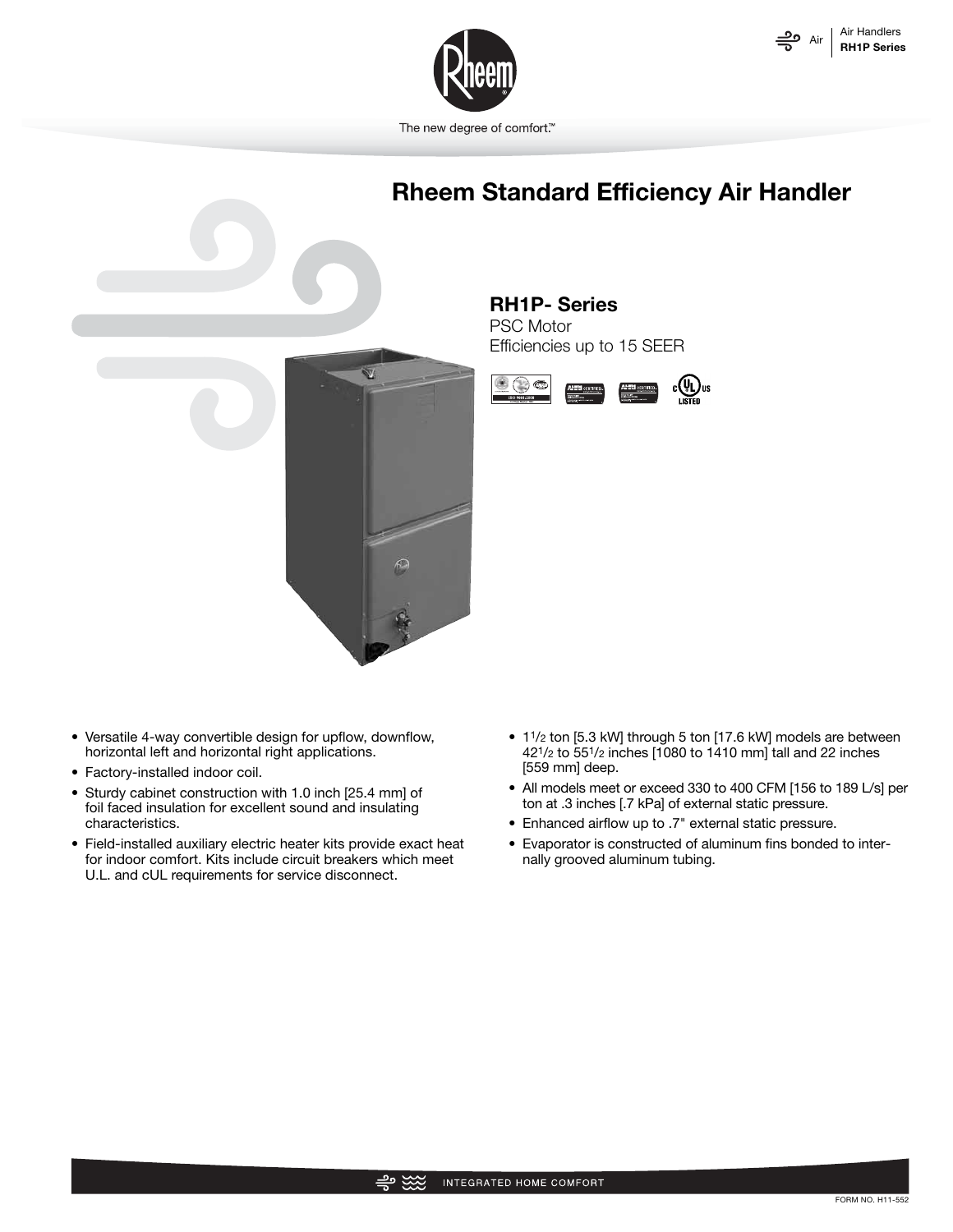## **TABLE OF CONTENTS**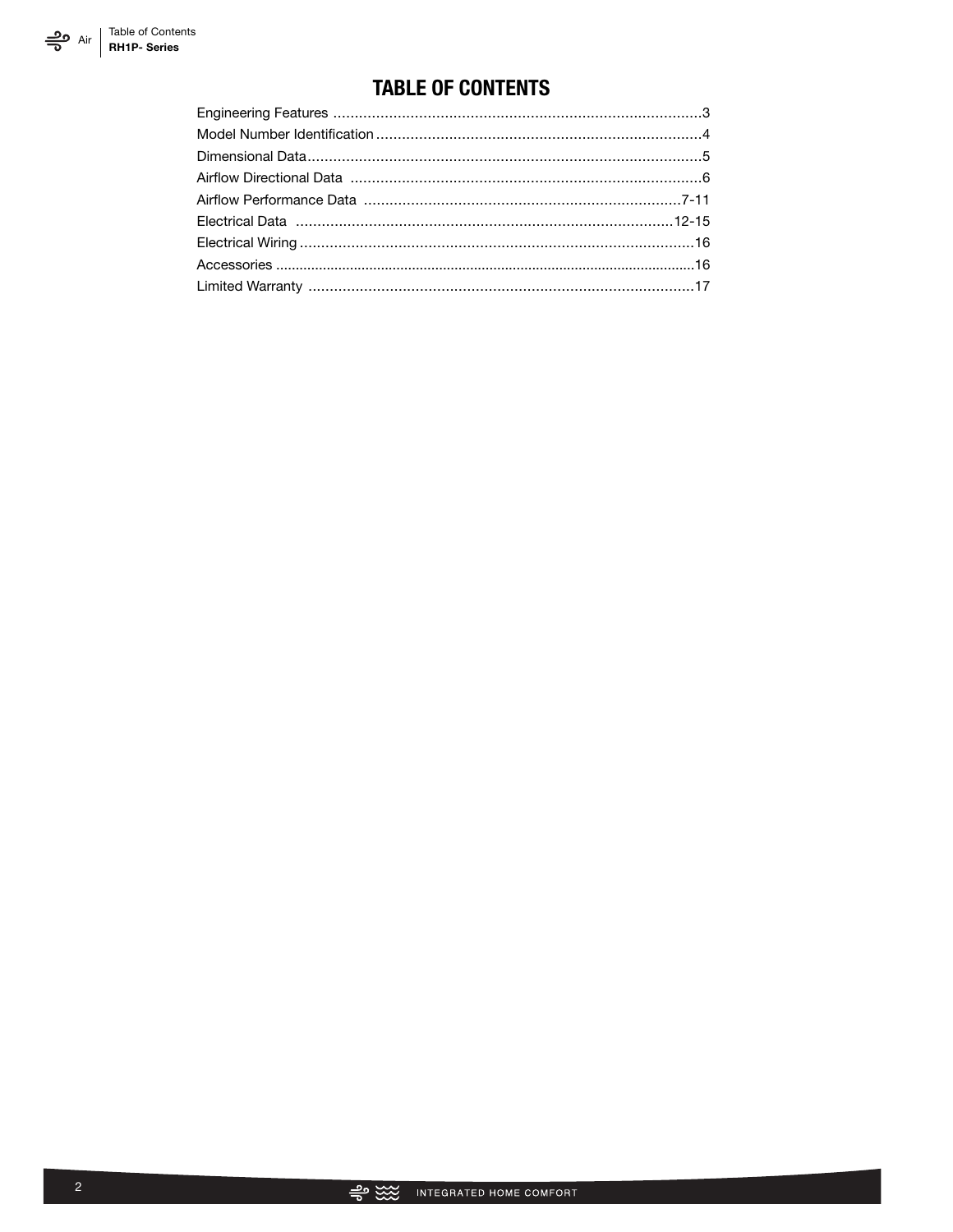## **Engineering Features**

- The most compact unit design available, all standard heat air handler models only 421/2 to 551/2 inches [1079 to 1409 mm] high.
- Attractive pre-painted cabinet exterior.
- Rugged wall steel cabinet construction, designed for added strength and versatility.
- 1.0" foil faced insulation mechanically retained in blower compartment for excellent thermal and sound performance.
- Four leg blower motor mount.
- Blower housing with controls, motor and blower. Slide out design for service and maintenance convenience.
- Traditional open wire element design for heat applications.
- Field convertible for vertical downflow, horizontal left hand or right hand air supply.
- 3 combustible floor base accessories fit all model sizes when required for downflow installations on combustible floors.
- Indoor coil design provides low air side pressure drop, high performance and extremely compact size.
- Expansion valve on indoor coil provides for operation with air conditioning.
- **[ ] Designates Metric Conversions**

• Coils are constructed of aluminum fins bonded to internally grooved aluminum tubing.

Air | Engineering Features **RH1P- Series**

- Coils are tested at the factory with an extensive refrigerant leak check.
- Coils have copper sweat refrigerant connections.
- Coils utilize chatleff metering device connections.
- Molded polymer corrosion resistant condensate drain pan is provided on all indoor coils.
- Supply duct flanges provided as standard on air handler cabinet.
- Provisions for field electrical, connections available from either side or top of the air handler cabinet.
- Connection point for high voltage wiring is inside the air handler cabinet. Low voltage connection is made on the outside of the air handler cabinet.
- Concentric knockouts are provided for power connection to cabinet. Installer may pull desired hole size up to 2 inches [51 mm] for 11/2 inch [38 mm] conduit.
- Front refrigerant and drain connections.

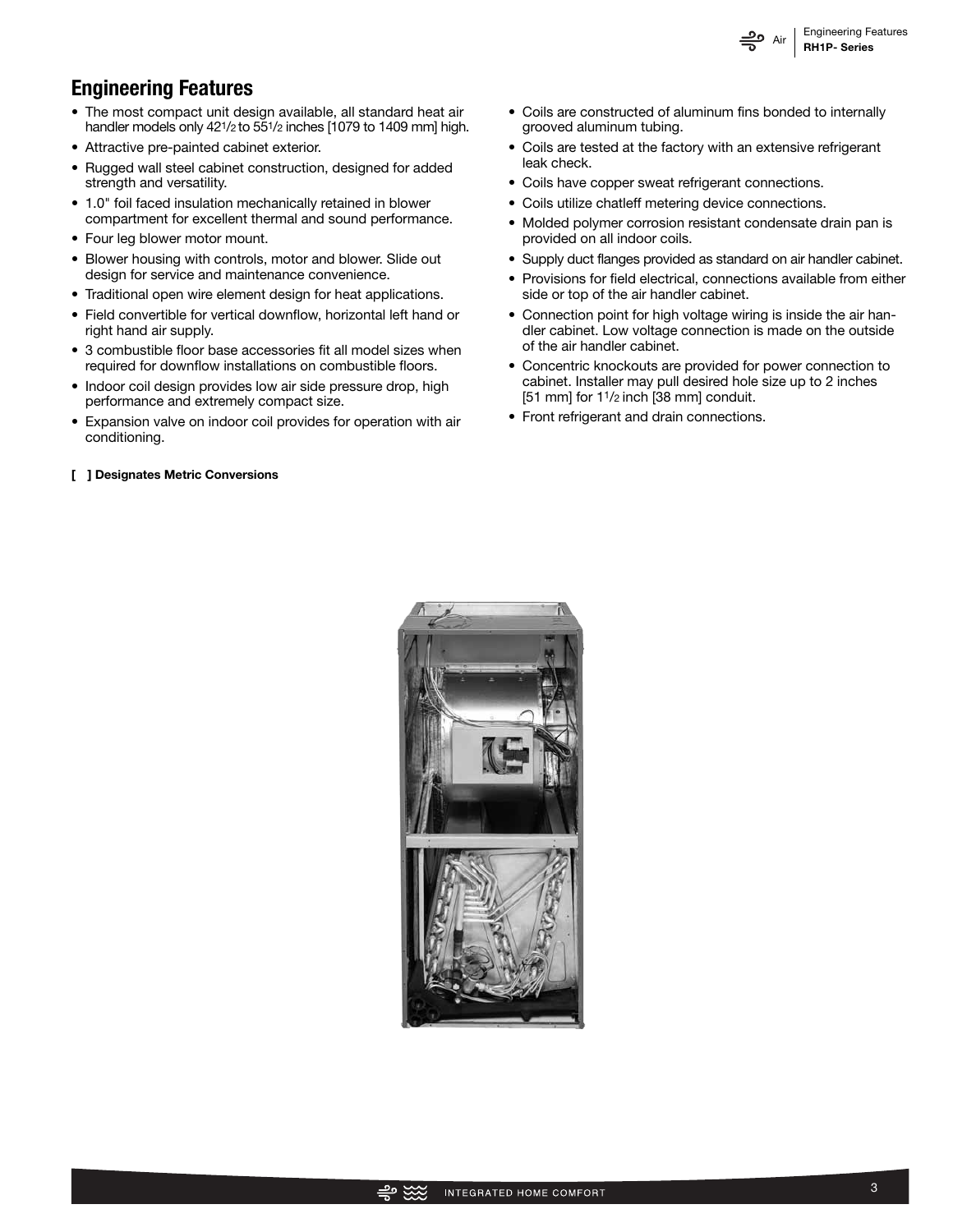

| Available Models at 115V A Voltage |
|------------------------------------|
| RH1P1817STANAA                     |
| RH1P2417STANAA                     |
| RH1P3017STANAA                     |
| RH1P3617STANAA                     |
| RH1P4221STANAA                     |
| RH1P4821STANAA                     |

| Available Models at 218V J Voltage |
|------------------------------------|
| RH1P1817STANJA                     |
| RH1P2417STANJA                     |
| RH1P3017STANJA                     |
| RH1P3617STANJA                     |
| RH1P3621STANJA                     |
| RH1P4221STANJA                     |
| RH1P4821STANJA                     |
| RH1P4824STANJA                     |
| RH1P6024STANJA                     |

| Available Models at D Voltage |  |
|-------------------------------|--|
| RH1P3617STANDA                |  |
| RH1P4221STANDA                |  |
| RH1P4821STANDA                |  |
| RH1P4824STANDA                |  |
| RH1P6024STANDA                |  |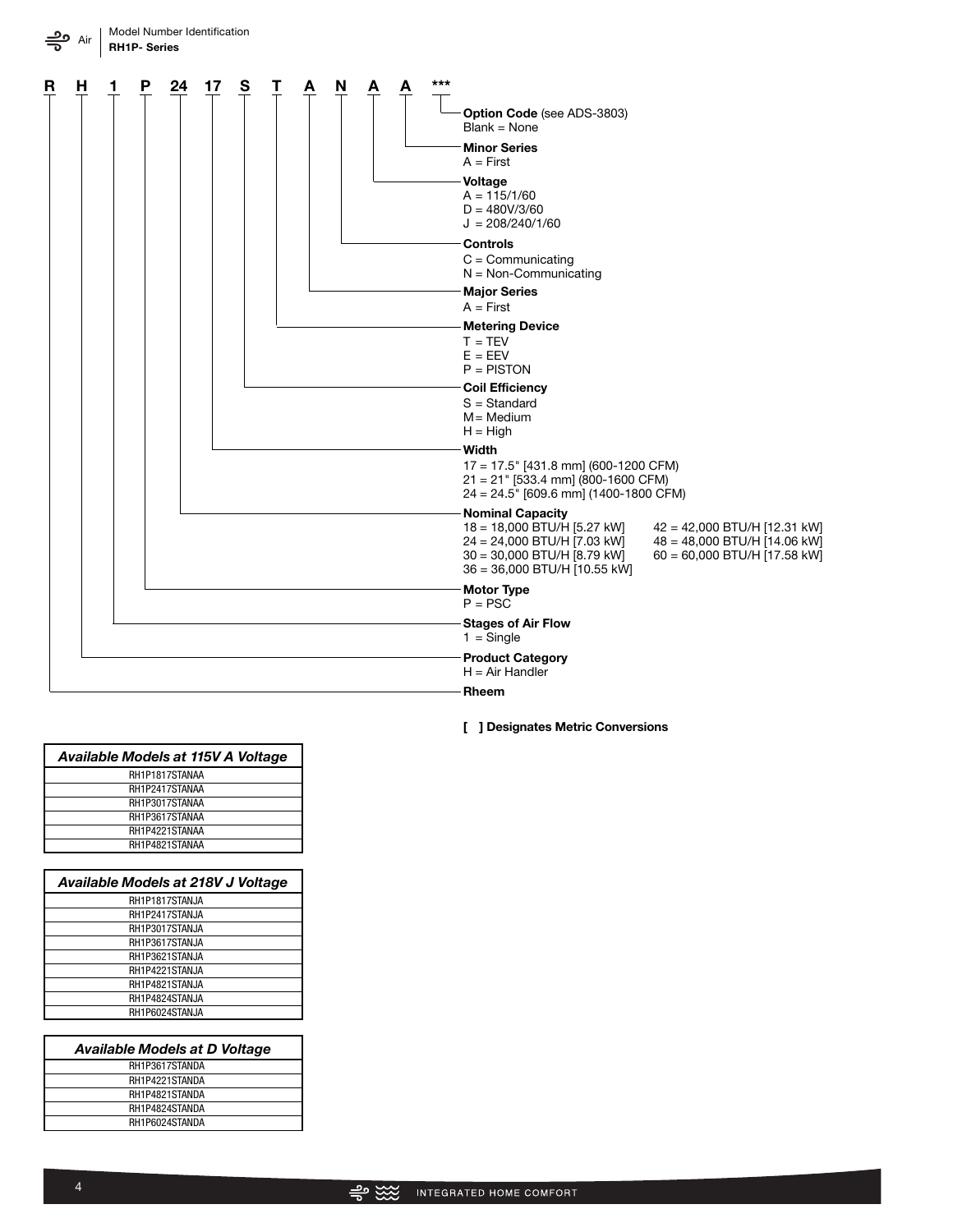

## **Unit Dimensions**



### **Unit Dimensions & Weights**

| Model<br>Size     | <b>Refrigerant Connections</b><br>Sweat (In.) [mm] ID |                       | Unit<br>Width | <b>Unit</b><br>Height            | <b>Supply</b><br>Duct | <b>Air Flow</b> | CFM (Nom.) [L/s] | <b>Unit Weight/Shipping Weight</b><br>$(Lbs.)$ $[kg]$ |  |
|-------------------|-------------------------------------------------------|-----------------------|---------------|----------------------------------|-----------------------|-----------------|------------------|-------------------------------------------------------|--|
| RH <sub>1</sub> P | Liquid                                                | Vapor                 | "W" In. [mm]  | "H" $\ln$ . $\lfloor mm \rfloor$ | "A" In. [mm]          | Lo              | Hi               | <b>Unit With</b><br>Coil (Max. KW)                    |  |
| 1817ST/2417ST     | $3/8$ [9.53]                                          | $3/4$ [19.05]         | 171/2 [445]   | 421/2 [1080]                     | [406]<br>16           | 600 [283]       | 800 [378]        | 81/95 [37/43]                                         |  |
| 3017ST/3617ST     | $3/8$ [9.53]                                          | $3/4$ [19.05]         | 171/2 [445]   | 421/2 [1080]                     | 16<br>[406]           | 1000 [472]      | 1200 [566]       | 90/104 [41/47]                                        |  |
| 3621ST            | $3/8$ [9.53]                                          | 7/8 [22.23]           | [533]<br>21   | 421/2 [1080]                     | 191/2 [495]           | 1200 [566]      |                  | 109/124 [49/56]                                       |  |
| 4221ST/4821ST     | $3/8$ [9.53]                                          | 7/8 [22.23]           | [533]<br>21   | 501/2 [1282]                     | 191/2 [495]           | 1400 [661]      | 1600 [755]       | 130/146 [59/66]                                       |  |
| 4824ST            | $3/8$ [9.53]                                          | $\frac{7}{8}$ [22.23] | 241/2 [622]   | 501/2 [1282]                     | $[584]$<br>23         | 1600 [755]      |                  | 143/161 [65/73]                                       |  |
| 6024ST            | $3/8$ [9.53]                                          | 7/8 [22.23]           | 241/2 [622]   | 551/2 [1410]                     | 23<br>[584]           |                 | 1800 [850]       | 164/181 [75/82]                                       |  |

\*Maximum dehumidification airflow.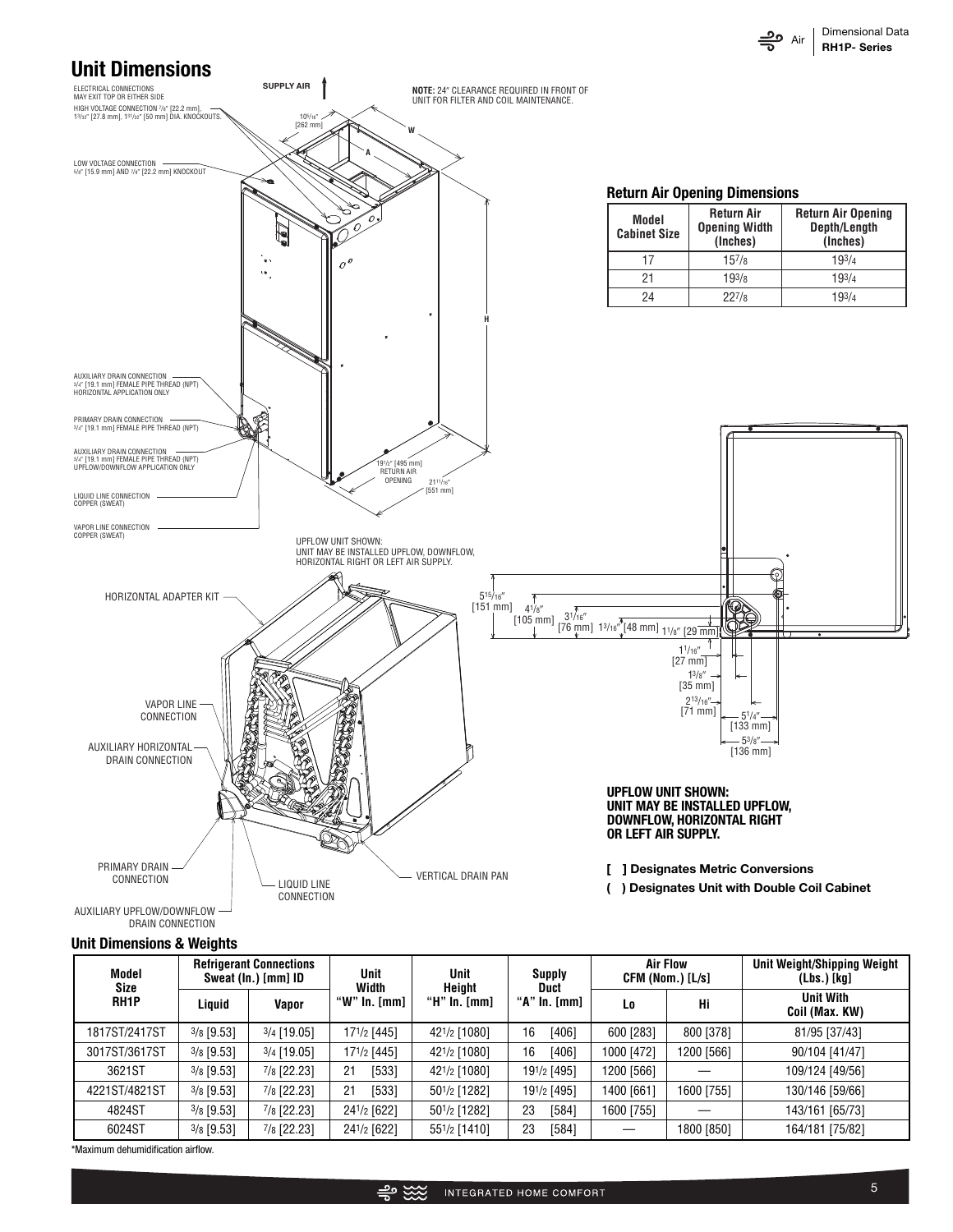

## **Airflow Directional Data**





₩ ≑ INTEGRATED HOME COMFORT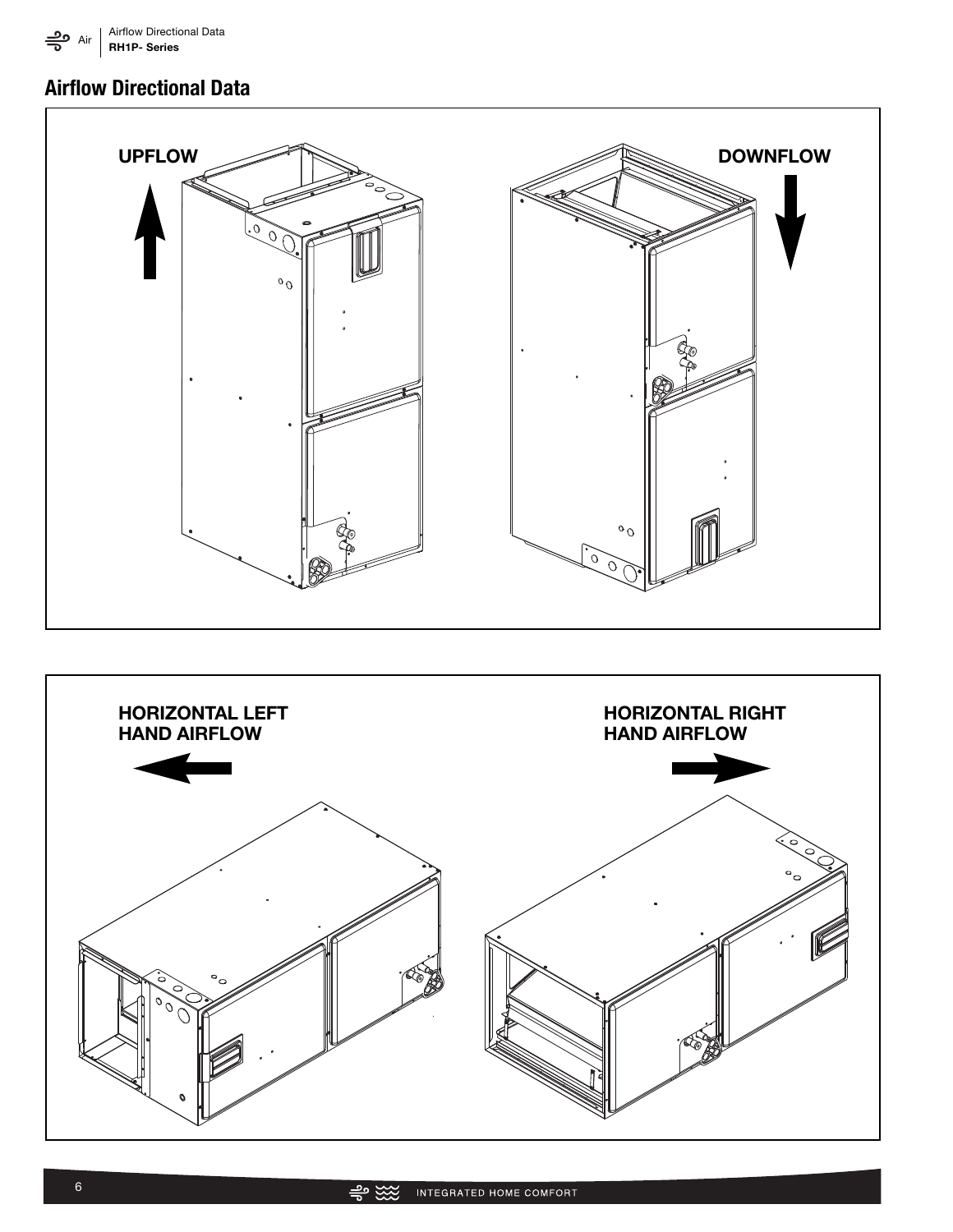## **Airflow Performance**

**Airflow performance data is based on cooling performance with a coil and no filter in place.** Select performance table for appropriate unit size, voltage and number of electric heaters to be used. Make sure external static applied to unit allows operation within the minimum and maximum limits shown in table

below for both cooling and electric heat operation. For optimum blower performance, operate the unit in the .3 [8 mm] to .7 inches [18 mm] W.C. external static range. Units with coils should be applied with a minimum of .1 inch [3 mm] W.C. external static range.

## **Airflow Operating Limits**

| <b>Model Cabinet Width</b>                                                                                                        | 17              |                 |                 | 17/21            |                  | 21               | 24               |                  |  |
|-----------------------------------------------------------------------------------------------------------------------------------|-----------------|-----------------|-----------------|------------------|------------------|------------------|------------------|------------------|--|
| Cooling BTUH x 1,000<br><b>Cooling Tons Nominal</b>                                                                               | -18<br>1.5      | $-24$<br>2      | -30<br>2.5      | $-36$<br>3       | $-42$<br>3.5     | -48<br>4         | $-48$<br>4       | $-60$<br>5       |  |
| Heat Pump or Air Conditioning<br>Maximum Heat/Cool CFM [L/s]<br>(37.5 CFM [18 L/s]/1,000 BTUH)<br>(450 CFM [212 L/s]/Ton Nominal) | 675<br>[319]    | 900<br>$[425]$  | 1125<br>[531]   | 1350<br>$[637]$  | 1575<br>[743]    | 1800<br>[850]    | 1800<br>$[850]$  | 1930<br>[911]    |  |
| Heat Pump or Air Conditioning<br>Nominal Heat/Cool CFM [L/s]<br>(33.3 CFM [16 L/s]/1,000 BTUH)<br>(400 CFM [189 L/s]/Ton Nominal) | 600<br>[283]    | 800<br>$[378]$  | 1000<br>[472]   | 1200<br>$[566]$  | 1400<br>[661]    | 1600<br>[755]    | 1600<br>$[755]$  | 1800<br>$[850]$  |  |
| Heat Pump or Air Conditioning<br>Minimum Heat/Cool CFM [L/s]<br>(30.0 CFM [14 L/s]/1,200 BTUH)<br>(360 CFM [170 L/s]/Ton Nominal) | 540<br>$[255]$  | 720<br>[340]    | 900<br>[425]    | 1080<br>$[510]$  | 1260<br>[595]    | 1440<br>[680]    | 1440<br>[680]    | 1620<br>$[765]$  |  |
| Maximum kW Electric Heating<br>& Minimum Electric Heat CFM [L/s]                                                                  | 13<br>487 [230] | 13<br>617 [291] | 18<br>814 [384] | 18<br>1054 [497] | 20<br>1171 [553] | 25<br>1502 [709] | 25<br>1502 [709] | 30<br>1666 [786] |  |
| Maximum Electric Heat Rise °F [°C]                                                                                                | 80 [26.7]       | 63 [17.2]       | 66 [18.9]       | $51$ [10.6]      | 49 [9.4]         | 50[10]           | 50[10]           | 54 [12.2]        |  |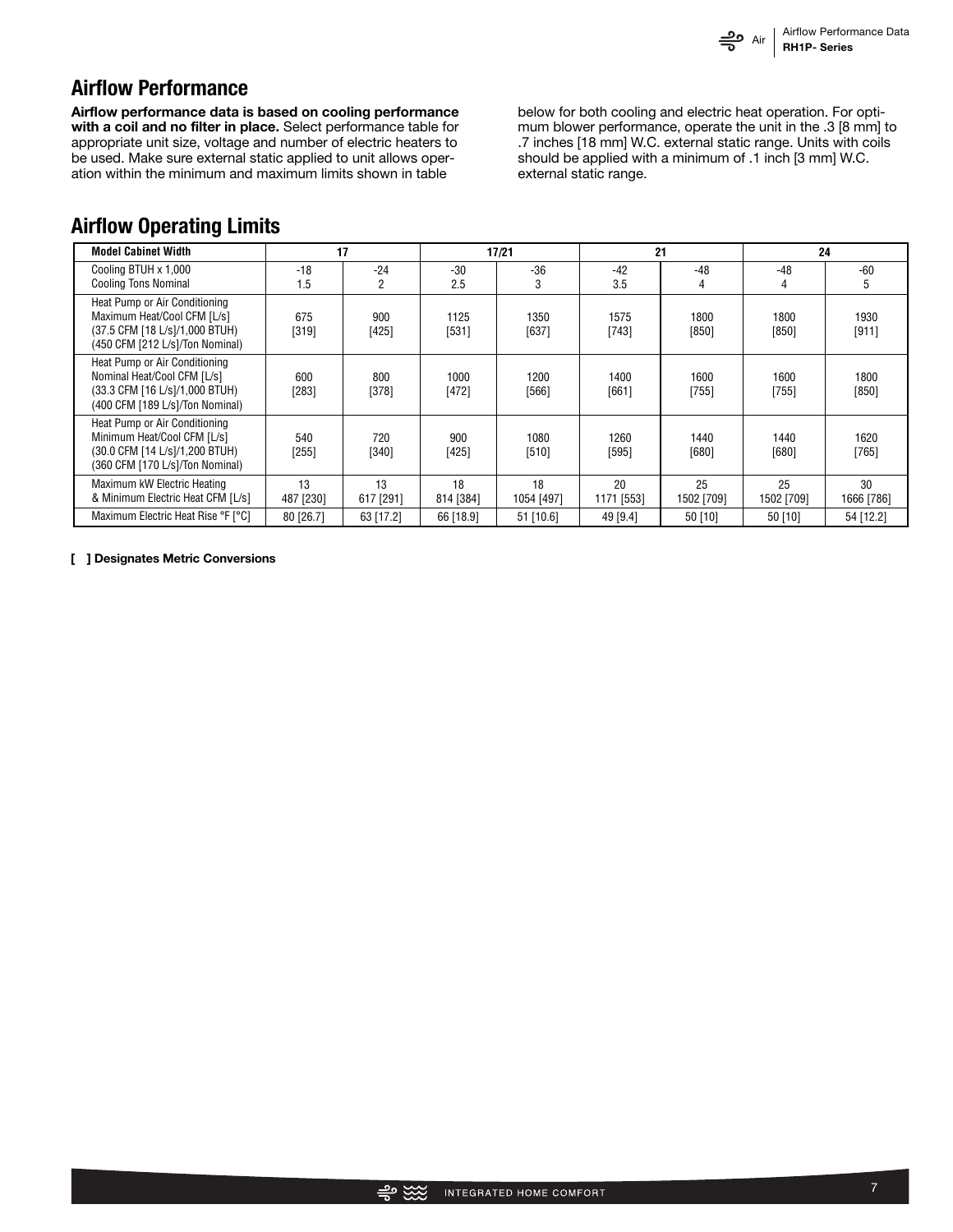

## **115V/208V/480V Airflow Performance Data—RH1P- (PSC Motor)**

| Model                           | Motor                             | <b>Manufacturer</b>                  | <b>Blower Size/</b>             |                                |                          | PSC CFM [L/s] Air Delivery/RPM/Watts-115V/208V/480V Volts |                                   |                                            |                                |                          |                                |                                |
|---------------------------------|-----------------------------------|--------------------------------------|---------------------------------|--------------------------------|--------------------------|-----------------------------------------------------------|-----------------------------------|--------------------------------------------|--------------------------------|--------------------------|--------------------------------|--------------------------------|
| No.                             | <b>Speed</b><br>from              | Recommended<br><b>Air-Flow Range</b> | <b>Motor</b><br><b>HP [W]</b>   | Motor<br><b>Speed</b>          |                          |                                                           |                                   | External Static Pressure-Inches W.C. [kPa] |                                |                          |                                |                                |
| RH1P                            | Factory                           | (Min/Max) CFM                        | # of Speed                      |                                |                          | $0.1$ [.02]                                               | $0.2$ [.05]                       | $0.3$ [.07]                                | $0.4$ [.10]                    | $0.5$ [.12]              | $0.6$ [.15]                    | $0.7$ [.17]                    |
|                                 |                                   |                                      |                                 |                                | <b>CFM</b>               | 668 [315]                                                 | 637 [301]                         | 595 [281]                                  | 560 [264]                      | 517 [244]                |                                |                                |
|                                 |                                   |                                      |                                 | Low                            | <b>RPM</b>               | 541                                                       | 596                               | 657                                        | 706                            | 761                      | $\overline{\phantom{0}}$       | $\overline{\phantom{0}}$       |
| 1817ST                          | High                              | 517/711 CFM                          | 10x6                            |                                | <b>Watts</b>             | 180                                                       | 171                               | 166                                        | 161                            | 109                      |                                |                                |
| No Heater                       | 240V                              | [244/336 L/s]                        | 1/5 HP [149]<br>2 Speed         |                                | <b>CFM</b>               |                                                           | $\overline{\phantom{0}}$          |                                            |                                | 711 [336]                | 662 [312]                      | 614 [290]                      |
|                                 |                                   |                                      |                                 | High                           | <b>RPM</b>               | $\overline{\phantom{0}}$                                  | —                                 | $\overline{\phantom{0}}$                   | $\overline{\phantom{0}}$       | 812                      | 853                            | 890                            |
|                                 |                                   |                                      |                                 |                                | Watts                    | $\overline{\phantom{0}}$                                  |                                   | $\overline{\phantom{0}}$                   |                                | 243                      | 227                            | 210                            |
|                                 |                                   |                                      |                                 |                                | <b>CFM</b>               | 638 [301]                                                 | 607 [286]                         | 565 [267]                                  | 530 [250]                      | 487 [230]                |                                |                                |
|                                 |                                   |                                      |                                 | Low                            | <b>RPM</b>               | 571                                                       | 626                               | 687                                        | 736                            | 791                      | $\qquad \qquad$                | $\qquad \qquad -$              |
| 1817ST                          | 487/661 CFM<br>High<br>with 13 kW |                                      | 10x6                            |                                | <b>Watts</b>             | 171                                                       | 162                               | 157                                        | 152                            | 146                      |                                |                                |
| 240V<br>[230/312 L/s]<br>Heater | 1/5 HP [149]<br>2 Speed           |                                      | <b>CFM</b>                      | $\overline{\phantom{0}}$       | —                        | $\overline{\phantom{0}}$                                  |                                   | 661 [312]                                  | 612 [289]                      | 564 [266]                |                                |                                |
|                                 |                                   | High                                 | <b>RPM</b>                      | $\qquad \qquad \longleftarrow$ | —                        | —                                                         | $\qquad \qquad$                   | 837                                        | 878                            | 915                      |                                |                                |
|                                 |                                   |                                      | <b>Watts</b>                    |                                | —                        | —                                                         | $\overbrace{\phantom{123221111}}$ | 232                                        | 216                            | 199                      |                                |                                |
|                                 |                                   |                                      |                                 | <b>CFM</b>                     | 817 [386]                | 779 [368]                                                 | 757 [357]                         | 693 [327]                                  | 647 [305]                      | $\overline{\phantom{0}}$ | $\qquad \qquad \longleftarrow$ |                                |
|                                 |                                   |                                      |                                 | Low                            | <b>RPM</b>               | 616                                                       | 667                               | 715                                        | 770                            | 808                      | $\overline{\phantom{0}}$       | $\qquad \qquad \longleftarrow$ |
|                                 | 2417ST<br>647/888 CFM<br>High     | 10x6                                 |                                 | <b>Watts</b>                   | 239                      | 230                                                       | 221                               | 206                                        | 205                            |                          |                                |                                |
| No Heater                       | 240V                              | [305/419 L/s]                        | 1/5 HP [149]<br>2 Speed         |                                | <b>CFM</b>               |                                                           | $\overline{\phantom{m}}$          | $\overline{\phantom{0}}$                   | $\qquad \qquad \longleftarrow$ | 888 [419]                | 828 [391]                      | 774 [365]                      |
|                                 |                                   |                                      | High                            | <b>RPM</b>                     | $\overline{\phantom{0}}$ | —                                                         | —                                 | —                                          | 875                            | 908                      | 958                            |                                |
|                                 |                                   |                                      |                                 | <b>Watts</b>                   |                          | —                                                         |                                   |                                            | 331                            | 313                      | 301                            |                                |
|                                 |                                   |                                      |                                 |                                | <b>CFM</b>               | 787 [371]                                                 | 749 [353]                         | 727 [343]                                  | 663 [313]                      | 617 [291]                |                                |                                |
|                                 |                                   | 617/838 CFM<br>[291/395 L/s]         | 10x6<br>1/5 HP [149]<br>2 Speed | Low                            | <b>RPM</b>               | 646                                                       | 697                               | 745                                        | 800                            | 838                      | —                              | $\qquad \qquad -$              |
| 2417ST                          | High                              |                                      |                                 |                                | <b>Watts</b>             | 230                                                       | 221                               | 212                                        | 197                            | 187                      |                                | —                              |
| with 13 kW<br>Heater            | 240V                              |                                      |                                 | High                           | <b>CFM</b>               |                                                           | $\overline{\phantom{0}}$          | —                                          | $\qquad \qquad \longleftarrow$ | 838 [395]                | 778 [367]                      | 724 [342]                      |
|                                 |                                   |                                      |                                 |                                | <b>RPM</b>               | $\overline{\phantom{m}}$                                  | $\overline{\phantom{0}}$          | —                                          | —                              | 900                      | 933                            | 983                            |
|                                 |                                   |                                      |                                 |                                | <b>Watts</b>             | $\overline{\phantom{m}}$                                  | -                                 |                                            |                                | 320                      | 302                            | 290                            |
|                                 |                                   |                                      |                                 | Low                            | <b>CFM</b>               | 1022 [482]                                                | 987 [466]                         | 940 [444]                                  | 903 [426]                      | 864 [408]                |                                |                                |
|                                 |                                   |                                      |                                 |                                | <b>RPM</b>               | 700                                                       | 754                               | 794                                        | 633                            | 870                      | $\qquad \qquad \longleftarrow$ | $\qquad \qquad -$              |
| 3017ST                          | High                              | 864/1004 CFM                         | 10x8                            |                                | <b>Watts</b>             | 344                                                       | 313                               | 302                                        | 309                            | 288                      |                                |                                |
| No Heater                       | 240V                              | [408/474 L/s]                        | 1/4 HP [186]<br>2 Speed         |                                | <b>CFM</b>               | $\qquad \qquad -$                                         | $\overline{\phantom{m}}$          | $\qquad \qquad \longleftarrow$             | $\qquad \qquad \longleftarrow$ | 1004 [474]               | 951 [449]                      | 883 [417]                      |
|                                 |                                   |                                      |                                 | High                           | <b>RPM</b>               | $\overbrace{\phantom{13333}}$                             | —                                 | —                                          | —                              | 924                      | 953                            | 975                            |
|                                 |                                   |                                      |                                 |                                | <b>Watts</b>             |                                                           | —                                 |                                            |                                | 364                      | 352                            | 344                            |
|                                 |                                   |                                      |                                 |                                | <b>CFM</b>               | 972 [459]                                                 | 937 [442]                         | 890 [420]                                  | 853 [403]                      | 814 [384]                | $\qquad \qquad \longleftarrow$ | $\qquad \qquad \longleftarrow$ |
|                                 |                                   |                                      |                                 | Low                            | <b>RPM</b>               | 750                                                       | 804                               | 844                                        | 883                            | 920                      | —                              | $\qquad \qquad -$              |
| 3017ST<br>with 18 kW            | High                              | 814/904 CFM                          | 10x8                            |                                | <b>Watts</b>             | 324                                                       | 293                               | 282                                        | 274                            | 268                      |                                |                                |
| Heater                          | 240V                              | [384/427 L/s]                        | 1/4 HP [186]<br>2 Speed         |                                | <b>CFM</b>               |                                                           | $\overline{\phantom{0}}$          |                                            | $\overline{\phantom{0}}$       | 904 [427]                | 851 [402]                      | 783 [370]                      |
|                                 |                                   |                                      |                                 | High                           | <b>RPM</b>               |                                                           |                                   | $\overline{\phantom{0}}$                   |                                | 949                      | 978                            | 1000                           |
|                                 |                                   |                                      |                                 |                                | <b>Watts</b>             |                                                           | $\overline{\phantom{0}}$          |                                            |                                | 334                      | 322                            | 314                            |
|                                 |                                   |                                      |                                 |                                | <b>CFM</b>               | 1201 [567]                                                | 1170 [552]                        | 1141 [538]                                 | 1104 [521]                     | 1062 [501]               |                                |                                |
|                                 |                                   |                                      |                                 | Low                            | <b>RPM</b>               | 833                                                       | 872                               | 909                                        | 951                            | 965                      | $\overline{\phantom{0}}$       |                                |
| 3617ST/<br>3621ST               | High                              | 1104/1248 CFM                        | 10x8                            |                                | Watts                    | 462                                                       | 427                               | 406                                        | 396                            | 385                      | $\overline{\phantom{m}}$       |                                |
| No Heater                       |                                   | [521/589 L/s]                        | 1/3 HP [249]<br>2 Speed         |                                | <b>CFM</b>               | $\overline{\phantom{0}}$                                  | $\overline{\phantom{0}}$          |                                            |                                | 1194 [563]               | 1134 [535]                     | 1078 [509]                     |
|                                 |                                   |                                      |                                 | High                           | <b>RPM</b>               | $\overline{\phantom{0}}$                                  |                                   |                                            |                                | 1024                     | 1042                           | 1060                           |
|                                 |                                   |                                      |                                 |                                | Watts                    | $\overline{\phantom{0}}$                                  |                                   |                                            |                                | 475                      | 454                            | 417                            |

Notes: • All 208/240V PSC motors have voltage taps for 208 and 240 volts.

• All 208/240V PSC motors are shipped on high speed and 240 volts. • If the application external static is less than 0.5" WC, adjust the motor speed to the low static speed as described below:

• Unplug the black motor wire off the relay on the control board and plug in the red motor wire.

• Replace the cap on the black motor wire. • Voltage change (208/240V motors):

• Move the orange lead to transformer 208V tap from 240V tap. Replace the wire cap on 240V tap. • Unplug the purple motor wire off the transformer and plug in the yellow motor wire.

• Replace the cap on the purple motor wire.

• The above airflow table lists the airflow information for air handlers without heater and air handler with maximum heater allowed for each model.<br>• The following formula can be used to calculate the approximate airflow,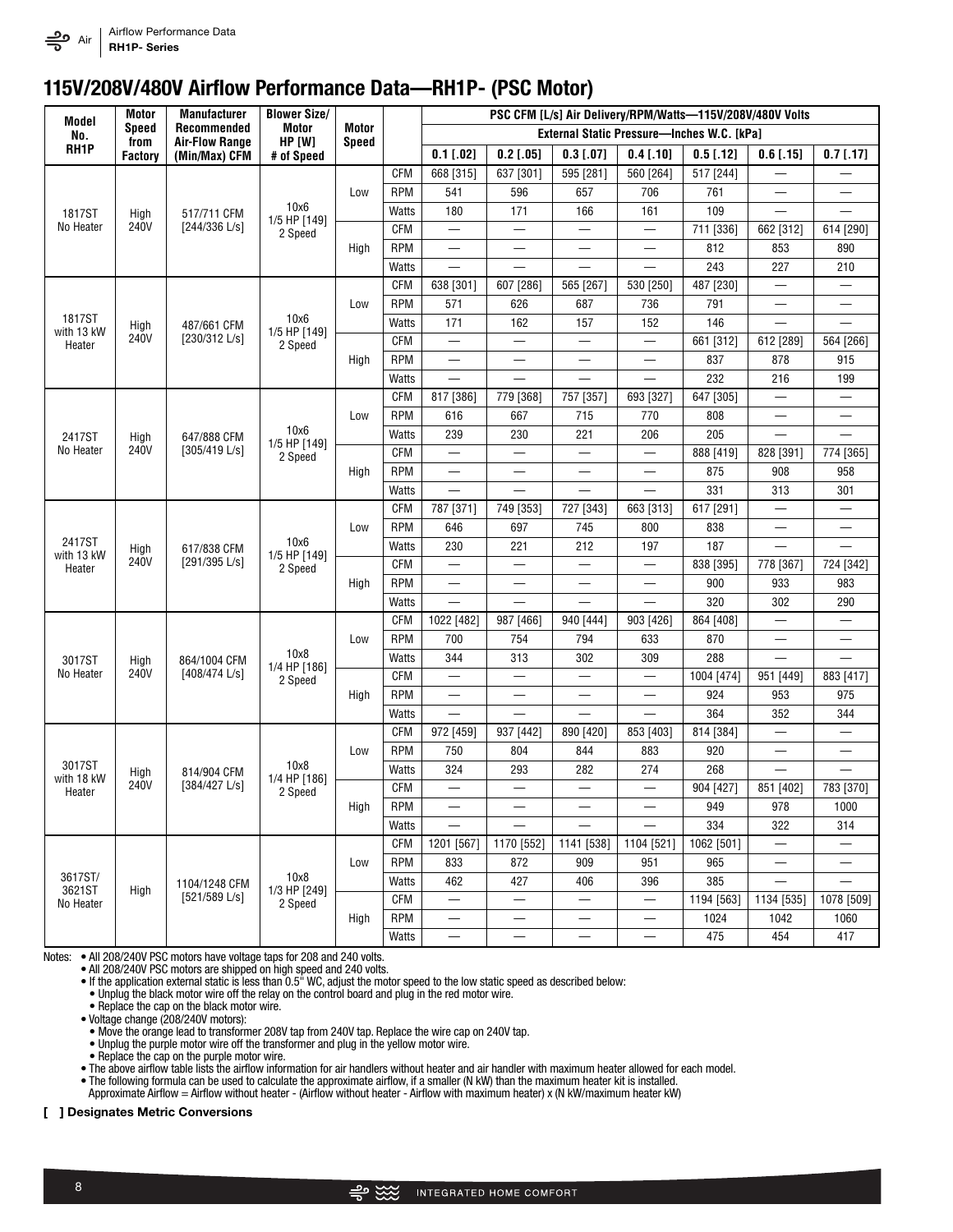## **115V/208V/480V Airflow Performance Data—RH1P- (PSC Motor)**

| Model                              | Motor                   | <b>Manufacturer</b>                  | <b>Blower Size/</b>              |              |                          | PSC CFM [L/s] Air Delivery/RPM/Watts-115/208/480V Volts |                          |                          |                          |             |                          |                          |  |
|------------------------------------|-------------------------|--------------------------------------|----------------------------------|--------------|--------------------------|---------------------------------------------------------|--------------------------|--------------------------|--------------------------|-------------|--------------------------|--------------------------|--|
| No.                                | <b>Speed</b>            | Recommended<br><b>Air-Flow Range</b> | <b>Motor</b><br>HP [W]           | Motor        |                          | External Static Pressure-Inches W.C. [kPa]              |                          |                          |                          |             |                          |                          |  |
| RH1P                               | from<br><b>Factory</b>  | (Min/Max) CFM                        | # of Speed                       | <b>Speed</b> |                          | $0.1$ [.02]                                             | $0.2$ [.05]              | $0.3$ [.07]              | $0.4$ [.10]              | $0.5$ [.12] | $0.6$ [.15]              | $0.7$ [.17]              |  |
|                                    |                         |                                      |                                  |              | <b>CFM</b>               | 1151 [543]                                              | 1120 [529]               | 1091 [515]               | 1054 [497]               | 1012 [478]  |                          |                          |  |
| 3617ST/                            |                         |                                      |                                  | Low          | <b>RPM</b>               | 883                                                     | 922                      | 959                      | 1001                     | 1015        |                          |                          |  |
| 3621ST                             |                         | 1054/1148 CFM                        | 10x8                             |              | Watts                    | 442                                                     | 407                      | 386                      | 376                      | 365         |                          |                          |  |
| with 18 kW                         | High                    | [497/542 L/s]                        | 1/3 HP [249]<br>2 Speed          |              | <b>CFM</b>               | $\overline{\phantom{0}}$                                | —                        | —                        |                          | 1094 [516]  | 1034 [488]               | 978 [462]                |  |
| Heater                             |                         |                                      |                                  | High         | <b>RPM</b>               | —                                                       | —                        | —                        | $\overline{\phantom{0}}$ | 1049        | 1067                     | 1085                     |  |
|                                    |                         |                                      |                                  |              | <b>Watts</b>             |                                                         |                          |                          |                          | 445         | 424                      | 387                      |  |
|                                    |                         |                                      |                                  |              | <b>CFM</b>               | 1493 [705]                                              | 1449 [684]               | 1363 [643]               | 1287 [607]               | 1211 [571]  | $\overline{\phantom{0}}$ |                          |  |
|                                    |                         |                                      |                                  | Low          | <b>RPM</b>               | 822                                                     | 858                      | 885                      | 931                      | 958         |                          | —                        |  |
| 4221ST                             |                         | 1241/1537 CFM                        | 10x10                            |              | <b>Watts</b>             | 540                                                     | 519                      | 506                      | 484                      | 459         |                          |                          |  |
| High<br>No Heater<br>[580/725 L/s] | 1/2 HP [373]<br>2 Speed |                                      | <b>CFM</b>                       | —            |                          | —                                                       |                          | 1514 [714]               | 1411 [666]               | 1315 [621]  |                          |                          |  |
|                                    |                         |                                      | High                             | <b>RPM</b>   | $\overline{\phantom{m}}$ |                                                         | —                        |                          | 1061                     | 1069        | 1078                     |                          |  |
|                                    |                         |                                      |                                  | <b>Watts</b> |                          |                                                         |                          |                          | 710                      | 702         | 677                      |                          |  |
|                                    |                         |                                      |                                  |              | <b>CFM</b>               | 1423 [672]                                              | 1379 [651]               | 1293 [610]               | 1217 [574]               | 1141 [538]  | $\overline{\phantom{0}}$ |                          |  |
|                                    |                         |                                      |                                  | Low          | <b>RPM</b>               | 870                                                     | 882                      | 925                      | 957                      | 992         |                          |                          |  |
| 4221ST<br>with 20 kW               | High                    | 1225/1500 CFM                        | 10x10<br>1/2 HP [373]            |              | <b>Watts</b>             | 514                                                     | 508                      | 490                      | 461                      | 431         |                          |                          |  |
| Heater                             |                         | [538/667 L/s]                        | 2 Speed                          |              | <b>CFM</b>               |                                                         | —                        | —                        | $\overline{\phantom{m}}$ | 1414 [667]  | 1311 [619]               | 1215 [573]               |  |
|                                    |                         |                                      |                                  | High         | <b>RPM</b>               |                                                         |                          |                          |                          | 1067        | 1080                     | 1094                     |  |
|                                    |                         |                                      |                                  | <b>Watts</b> |                          |                                                         |                          |                          | 700                      | 678         | 665                      |                          |  |
|                                    |                         |                                      | 10x10<br>3/4 HP [559]<br>2 Speed | Low          | <b>CFM</b>               | 1488 [702]                                              | 1419 [670]               | 1466 [692]               | 1430 [675]               | 1395 [658]  | —                        |                          |  |
|                                    |                         |                                      |                                  |              | <b>RPM</b>               | 812                                                     | 861                      | 912                      | 943                      | 973         |                          |                          |  |
| 4821ST/<br>4824ST                  | High                    | 1395/1824 CFM<br>[658/861 L/s]       |                                  |              | Watts                    | 554                                                     | 545                      | 526                      | 508                      | 491         |                          |                          |  |
| No Heater                          |                         |                                      |                                  | High         | <b>CFM</b>               |                                                         |                          | $\overline{\phantom{0}}$ |                          | 1824 [861]  | 1767 [834]               | 1653 [780]               |  |
|                                    |                         |                                      |                                  |              | <b>RPM</b>               | $\overline{\phantom{0}}$                                | $\overline{\phantom{0}}$ |                          |                          | 1102        | 1112                     | 1121                     |  |
|                                    |                         |                                      |                                  |              | <b>Watts</b>             |                                                         | $\overline{\phantom{0}}$ |                          |                          | 871         | 830                      | 770                      |  |
|                                    |                         |                                      |                                  |              | <b>CFM</b>               | 1418 [669]                                              | 1349 [637]               | 1396 [659]               | 1360 [642]               | 1325 [625]  | —                        |                          |  |
| 4821ST/                            |                         |                                      |                                  | Low          | <b>RPM</b>               | 862                                                     | 899                      | 935                      | 965                      | 995         |                          |                          |  |
| 4824ST                             | High                    | 1225/1500 CFM                        | 10x10<br>3/4 HP [559]            |              | <b>Watts</b>             | 534                                                     | 525                      | 506                      | 488                      | 471         | $\equiv$                 |                          |  |
| with 25 kW<br>Heater               |                         | [695/796 L/s]                        | 2 Speed                          |              | <b>CFM</b>               | —                                                       | —                        | —                        | $\qquad \qquad -$        | 1724 [814]  | 1667 [787]               | 1553 [733]               |  |
|                                    |                         |                                      |                                  | High         | <b>RPM</b>               | $\overline{\phantom{0}}$                                |                          |                          |                          | 1116        | 1119                     | 1130                     |  |
|                                    |                         |                                      |                                  |              | <b>Watts</b>             |                                                         | $\overline{\phantom{0}}$ |                          |                          | 810         | 780                      | 730                      |  |
|                                    |                         |                                      |                                  |              | <b>CFM</b>               | 1866 [881]                                              | 1833 [865]               | 1806 [852]               | 1772 [836]               | 1710 [807]  |                          |                          |  |
|                                    |                         |                                      |                                  | Low          | <b>RPM</b>               | 764                                                     | 803                      | 824                      | 856                      | 886         | $\equiv$                 |                          |  |
| 6024ST                             | High                    | 1766/1965 CFM                        | 11x11<br>3/4 HP [559]            |              | <b>Watts</b>             | 778                                                     | 756                      | 733                      | 715                      | 701         |                          |                          |  |
| No Heater                          |                         | [833/927 L/s]                        | 2 Speed                          |              | <b>CFM</b>               |                                                         | $\overline{\phantom{0}}$ |                          |                          | 1967 [928]  | 1916 [904]               | 1863 [879]               |  |
|                                    |                         |                                      |                                  | High         | <b>RPM</b>               |                                                         |                          |                          |                          | 948         | 959                      | 991                      |  |
|                                    |                         |                                      |                                  |              | <b>Watts</b>             | $\equiv$                                                | $\overline{\phantom{0}}$ | $\equiv$                 | $\equiv$                 | 850         | 827                      | 816                      |  |
|                                    |                         |                                      |                                  |              | <b>CFM</b>               | 1796 [848]                                              | 1763 [832]               | 1736 [819]               | 1702 [803]               | 1640 [774]  | —                        | —                        |  |
|                                    |                         |                                      |                                  | Low          | <b>RPM</b>               | 828                                                     | 860                      | 878                      | 890                      | 1001        | $\equiv$                 |                          |  |
| 6024ST<br>with 30 kW               | High                    | 1225/1500 CFM                        | 11x11<br>3/4 HP [559]            |              | <b>Watts</b>             | 735                                                     | 718                      | 705                      | 695                      | 678         | $\equiv$                 | $\overline{\phantom{0}}$ |  |
| Heater                             |                         | [695/796 L/s]                        | 2 Speed                          |              | <b>CFM</b>               |                                                         | $\overline{\phantom{0}}$ | $\equiv$                 |                          | 1867 [881]  | 1816 [857]               | 1763 [832]               |  |
|                                    |                         |                                      |                                  | High         | <b>RPM</b>               | $\overline{\phantom{0}}$                                | —                        |                          | $\overline{\phantom{0}}$ | 989         | 1005                     | 1020                     |  |
|                                    |                         |                                      |                                  |              | Watts                    |                                                         |                          |                          | $\overline{\phantom{0}}$ | 818         | 795                      | 780                      |  |

Notes: • All 208/240V PSC motors have voltage taps for 208 and 240 volts.

• All 208/240V PSC motors are shipped on high speed and 240 volts.

• All 115V PSC motors are shipped on high speed

• If the application external static is less than 0.5" WC, adjust the motor speed to the low static speed as described below:

• Unplug the black motor wire off the relay on the control board and

plug in the red motor wire. • Replace the cap on the black motor wire.

• Voltage change (208/240V motors):

• Move the orange lead to transformer 208V tap from 240V tap.

Replace the wire cap on 240V tap.

• Unplug the purple motor wire off the transformer and plug in the yellow motor wire.

• Replace the cap on the purple motor wire.

• All 480V PSC motors are shipped on high speed.

• If the application external static is less than 0.5" WC, adjust the motor speed to the low static speed as described below for 3-ton through 4-ton air handlers.

• Unplug the black motor wire off the relay and remove the cap from

the red motor wire.

• Plug the red motor wire to the relay and connect the black motor

wire with the yellow motor wire.

• For 5-ton air handler, unplug the black motor wire off the relay and plug in the red motor wire, then cap the black motor wire. There is no yellow motor wire on 5-ton air handler.

**WARNING:** Do not connect red motor wire with yellow motor wire in any circumstance on 480V PSC motors. Connecting red motor wire with yellow motor wire will result in permanent motor damage.

• The above airflow table lists the airflow information for air handlers without heater and air handler with maximum heater allowed for each model.

• The following formula can be used to calculate the approximate airflow, if a smaller (N kW) than the maximum heater kit is installed. Approximate Airflow  $=$  Airflow without heater (Airflow without heater - Airflow with maximum heater) x (N kW/maximum heater kW)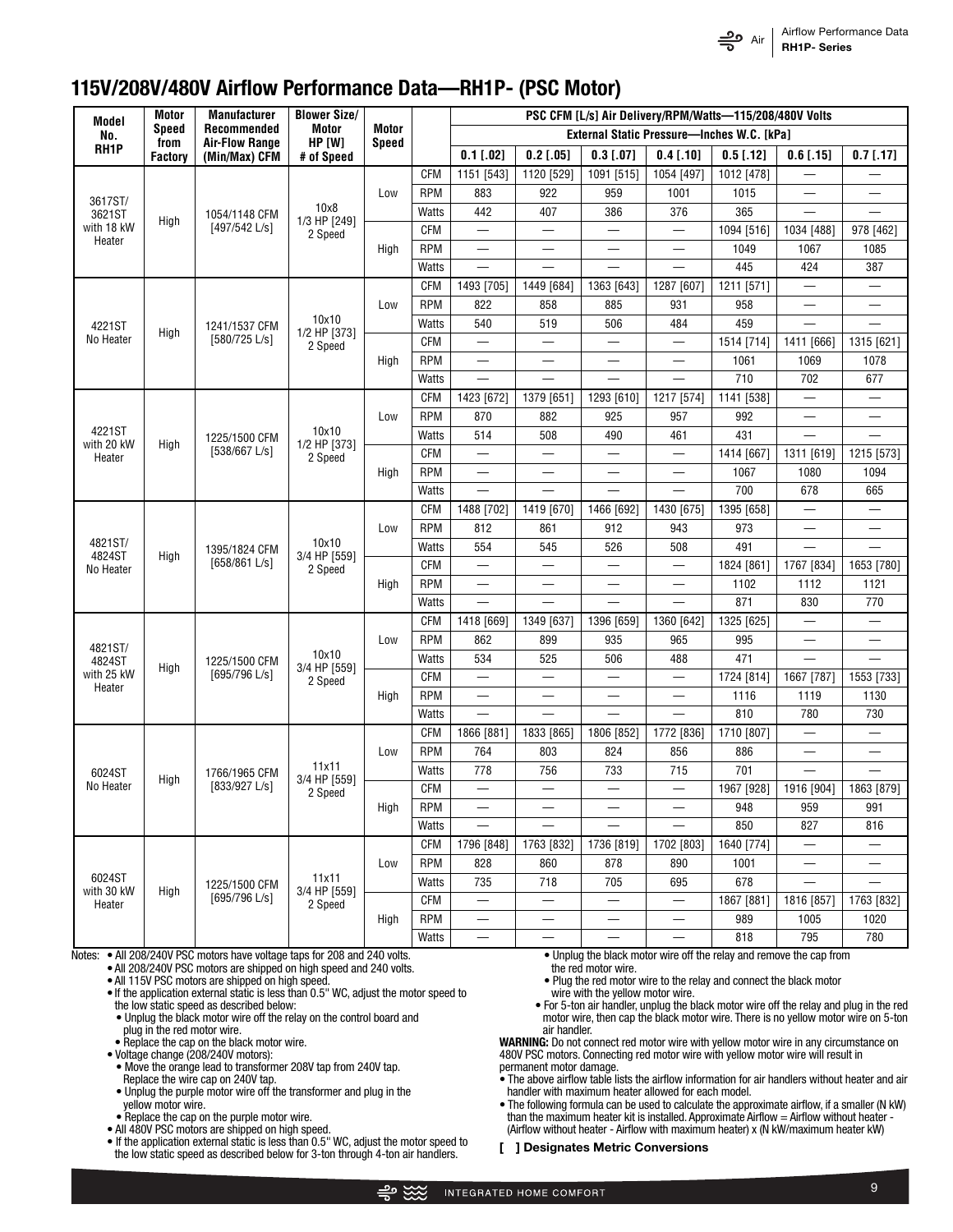

## **240V Airflow Performance Data—RH1P- (PSC Motor)**

| Model                              | Motor                   | <b>Manufacturer</b>                  | <b>Blower Size/</b>           |                          |                                | PSC CFM [L/s] Air Delivery/RPM/Watts-240 Volts |                                |                                   |                                  |                                            |                                  |                                 |
|------------------------------------|-------------------------|--------------------------------------|-------------------------------|--------------------------|--------------------------------|------------------------------------------------|--------------------------------|-----------------------------------|----------------------------------|--------------------------------------------|----------------------------------|---------------------------------|
| No.                                | <b>Speed</b><br>from    | Recommended<br><b>Air-Flow Range</b> | <b>Motor</b><br><b>HP [W]</b> | Motor<br><b>Speed</b>    |                                |                                                |                                |                                   |                                  | External Static Pressure-Inches W.C. [kPa] |                                  |                                 |
| RH1P                               | Factory                 | (Min/Max) CFM                        | # of Speed                    |                          |                                | $0.1$ [.02]                                    | $0.2$ [.05]                    | $0.3$ [.07]                       | $0.4$ [.10]                      | $0.5$ [.12]                                | $0.6$ [.15]                      | $0.7$ [.17]                     |
|                                    |                         |                                      |                               |                          | <b>CFM</b>                     | 681 [321]                                      | 636 [300]                      | 606 [286]                         | 567 [268]                        | 523 [247]                                  |                                  |                                 |
|                                    |                         |                                      |                               | Low                      | <b>RPM</b>                     | 541                                            | 601                            | 670                               | 714                              | 768                                        | $\qquad \qquad \longleftarrow$   | $\qquad \qquad \longleftarrow$  |
| 1817ST                             |                         | 523/705 CFM                          | 10x6                          |                          | Watts                          | 193                                            | 181                            | 173                               | 164                              | 157                                        | $\overline{\phantom{0}}$         |                                 |
| No Heater                          | High                    | [247/333 L/s]                        | 1/5 HP [149]<br>2 Speed       |                          | <b>CFM</b>                     | —                                              | $\overline{\phantom{0}}$       |                                   |                                  | 705 [333]                                  | 650 [307]                        | 599 [283]                       |
|                                    |                         |                                      |                               | High                     | <b>RPM</b>                     | $\overline{\phantom{0}}$                       | —                              | —                                 | $\qquad \qquad \longleftarrow$   | 815                                        | 861                              | 989                             |
|                                    |                         |                                      |                               |                          | Watts                          | $\overline{\phantom{0}}$                       | $\overline{\phantom{0}}$       | —                                 |                                  | 239                                        | 227                              | 204                             |
|                                    |                         |                                      |                               |                          | <b>CFM</b>                     | 651 [307]                                      | 606 [286]                      | 576 [272]                         | 537 [253]                        | 493 [233]                                  |                                  | $\qquad \qquad \longleftarrow$  |
|                                    |                         |                                      |                               | Low                      | <b>RPM</b>                     | 571                                            | 631                            | 700                               | 744                              | 798                                        | $\qquad \qquad -$                | $\qquad \qquad$                 |
| 1817ST                             |                         | 487/661 CFM                          | 10x6                          |                          | Watts                          | 184                                            | 172                            | 164                               | 155                              | 148                                        | —                                |                                 |
| with 13 kW<br>Heater               | High                    | [230/312 L/s]                        | 1/5 HP [149]<br>2 Speed       |                          | <b>CFM</b>                     | $\overline{\phantom{0}}$                       | $\overline{\phantom{0}}$       | $\overline{\phantom{0}}$          | $\overline{\phantom{0}}$         | 655 [309]                                  | 600 [283]                        | 549 [259]                       |
|                                    |                         |                                      | High                          | <b>RPM</b>               |                                | —                                              | —                              | $\qquad \qquad \longleftarrow$    | 840                              | 886                                        | 1014                             |                                 |
|                                    |                         |                                      | Watts                         |                          | $\qquad \qquad \longleftarrow$ | —                                              | $\overline{\phantom{0}}$       | 228                               | 216                              | 193                                        |                                  |                                 |
|                                    |                         |                                      |                               |                          | <b>CFM</b>                     | 875 [413]                                      | 806 [380]                      | 787 [371]                         | 739 [349]                        | 682 [322]                                  | $\qquad \qquad \longleftarrow$   | $\overline{\phantom{0}}$        |
|                                    |                         |                                      |                               | Low                      | <b>RPM</b>                     | 648                                            | 700                            | 745                               | 794                              | 827                                        | —                                | $\qquad \qquad$                 |
|                                    | 2417ST<br>647/888 CFM   | 10x6                                 |                               | Watts                    | 259                            | 255                                            | 243                            | 234                               | 227                              | $\qquad \qquad$                            |                                  |                                 |
| High<br>[305/419 L/s]<br>No Heater | 1/5 HP [149]<br>2 Speed |                                      | <b>CFM</b>                    | $\overline{\phantom{0}}$ | $\overline{\phantom{0}}$       | $\overline{\phantom{0}}$                       | $\qquad \qquad \longleftarrow$ | 897 [423]                         | 851 [402]                        | 765 [361]                                  |                                  |                                 |
|                                    |                         |                                      | High                          | <b>RPM</b>               | $\overline{\phantom{0}}$       | $\qquad \qquad \longleftarrow$                 | —                              |                                   | 906                              | 925                                        | 955                              |                                 |
|                                    |                         |                                      |                               | Watts                    |                                | —                                              | —                              | $\overbrace{\phantom{123221111}}$ | 332                              | 318                                        | 306                              |                                 |
|                                    |                         |                                      |                               |                          | <b>CFM</b>                     | 845 [399]                                      | 776 [366]                      | 757 [357]                         | 709 [335]                        | 652 [308]                                  | $\qquad \qquad -$                | $\qquad \qquad -$               |
|                                    |                         | 617/838 CFM<br>[291/395 L/s]         | 10x6                          | Low                      | <b>RPM</b>                     | 678                                            | 730                            | 775                               | 824                              | 857                                        | —                                | $\qquad \qquad \longleftarrow$  |
| 2417ST                             |                         |                                      |                               |                          | Watts                          | 250                                            | 246                            | 234                               | 225                              | 218                                        | $\overline{\phantom{0}}$         | $\qquad \qquad$                 |
| with 13 kW<br>Heater               | High                    |                                      | 1/5 HP [149]<br>2 Speed       |                          | <b>CFM</b>                     |                                                | $\qquad \qquad \longleftarrow$ | $\qquad \qquad$                   | $\qquad \qquad \longleftarrow$   | 847 [400]                                  | 801 [378]                        | 715 [337]                       |
|                                    |                         |                                      |                               | High                     | <b>RPM</b>                     |                                                | $\qquad \qquad -$              | $\overbrace{\phantom{12322111}}$  | $\overbrace{\phantom{12322111}}$ | 931                                        | 950                              | 980                             |
|                                    |                         |                                      |                               |                          | Watts                          |                                                | $\qquad \qquad -$              | —                                 |                                  | 321                                        | 307                              | 295                             |
|                                    |                         |                                      |                               |                          | <b>CFM</b>                     | 1038 [490]                                     | 1010 [477]                     | 976 [461]                         | 925 [437]                        | 883 [417]                                  | $\qquad \qquad -$                | $\qquad \qquad -$               |
|                                    |                         |                                      |                               | Low                      | <b>RPM</b>                     | 721                                            | 771                            | 799                               | 848                              | 880                                        | $\qquad \qquad -$                | $\hspace{0.1mm}-\hspace{0.1mm}$ |
| 3017ST                             |                         | 864/1004 CFM                         | 10x8                          |                          | Watts                          | 325                                            | 314                            | 303                               | 290                              | 286                                        | $\overbrace{\phantom{12322111}}$ | $\qquad \qquad -$               |
| No Heater                          | High                    | [408/474 L/s]                        | 1/4 HP [186]<br>2 Speed       |                          | <b>CFM</b>                     |                                                | $\qquad \qquad -$              | $\overbrace{\phantom{123221111}}$ | —                                | 1015 [479]                                 | 963 [454]                        | 890 [420]                       |
|                                    |                         |                                      |                               | High                     | <b>RPM</b>                     |                                                | $\overline{\phantom{0}}$       | —                                 |                                  | 928                                        | 955                              | 974                             |
|                                    |                         |                                      |                               |                          | Watts                          | $\overline{\phantom{0}}$                       | —                              |                                   |                                  | 356                                        | 341                              | 329                             |
|                                    |                         |                                      |                               |                          | <b>CFM</b>                     | 988 [466]                                      | 960 [453]                      | 926 [437]                         | 875 [413]                        | 833 [393]                                  | $\qquad \qquad -$                | $\qquad \qquad -$               |
|                                    |                         |                                      |                               | Low                      | <b>RPM</b>                     | 771                                            | 821                            | 849                               | 898                              | 930                                        | $\qquad \qquad -$                | $\qquad \qquad -$               |
| 3017ST                             |                         | 814/904 CFM                          | 10x8                          |                          | Watts                          | 305                                            | 294                            | 283                               | 270                              | 266                                        |                                  |                                 |
| with 18 kW<br>Heater               | High                    | [384/427 L/s]                        | 1/4 HP [186]<br>2 Speed       |                          | <b>CFM</b>                     | $\overline{\phantom{0}}$                       |                                | $\overline{\phantom{0}}$          | $\overline{\phantom{0}}$         | 915 [432]                                  | 863 [407]                        | 790 [373]                       |
|                                    |                         |                                      |                               | High                     | <b>RPM</b>                     | —                                              |                                | —                                 |                                  | 953                                        | 980                              | 999                             |
|                                    |                         |                                      |                               |                          | Watts                          | $\overline{\phantom{0}}$                       | $\overline{\phantom{0}}$       |                                   |                                  | 326                                        | 311                              | 299                             |
|                                    |                         |                                      |                               |                          | <b>CFM</b>                     | 1229 [580]                                     | 1201 [567]                     | 1170 [552]                        | 1141 [538]                       | 1104 [521]                                 | $\overline{\phantom{0}}$         | $\qquad \qquad -$               |
|                                    |                         |                                      |                               | Low                      | <b>RPM</b>                     | 788                                            | 833                            | 872                               | 909                              | 951                                        | $\overline{\phantom{0}}$         | $\overline{\phantom{0}}$        |
| 3617ST/                            | High                    | 1104/1248 CFM                        | 10x8                          |                          | Watts                          | 466                                            | 462                            | 427                               | 406                              | 395                                        | $\qquad \qquad -$                | $\qquad \qquad -$               |
| 3621ST<br>No Heater                | 240V                    | [521/589 L/s]                        | 1/3 HP [249]<br>2 Speed       | High                     | CFM                            | —                                              | $\overline{\phantom{0}}$       |                                   |                                  | 1248 [589]                                 | 1194 [563]                       | 1133 [535]                      |
|                                    |                         |                                      |                               |                          | <b>RPM</b>                     | —                                              | $\overline{\phantom{0}}$       |                                   | $\overline{\phantom{0}}$         | 1008                                       | 1028                             | 1042                            |
|                                    |                         |                                      |                               |                          | Watts                          |                                                |                                |                                   |                                  | 488                                        | 475                              | 454                             |

Notes: • All 208/240V PSC motors have voltage taps for 208 and 240 volts. • All 208/240V PSC motors are shipped on high speed and 240 volts.

• All 115V PSC motors are shipped on high speed.

• If the application external static is less than 0.5" WC, adjust the motor speed to the low static speed as described below:

- Unplug the black motor wire off the relay on the control board and
- 

plug in the red motor wire. • Replace the cap on the black motor wire.

- Voltage change (208/240V motors):
- Move the orange lead to transformer 208V tap from 240V tap.
- Replace the wire cap on 240V tap.
- Unplug the purple motor wire off the transformer and plug in the yellow motor wire.
- 
- Replace the cap on the purple motor wire.
- 
- All 480V PSC motors are shipped on high speed. If the application external static is less than 0.5" WC, adjust the motor speed to the low static speed as described below for 3-ton through 4-ton air handlers.
- Unplug the black motor wire off the relay and remove the cap from
- the red motor wire.
- Plug the red motor wire to the relay and connect the black motor
- wire with the yellow motor wire. • For 5-ton air handler, unplug the black motor wire off the relay and plug in the red motor wire, then cap the black motor wire. There is no yellow motor wire on 5-ton air handler.

**WARNING:** Do not connect red motor wire with yellow motor wire in any circumstance on 480V PSC motors. Connecting red motor wire with yellow motor wire will result in permanent motor damage.

• The above airflow table lists the airflow information for air handlers without heater and air handler with maximum heater allowed for each model.

• The following formula can be used to calculate the approximate airflow, if a smaller (N kW) than the maximum heater kit is installed. Approximate Airflow  $=$  Airflow without heater (Airflow without heater - Airflow with maximum heater) x (N kW/maximum heater kW)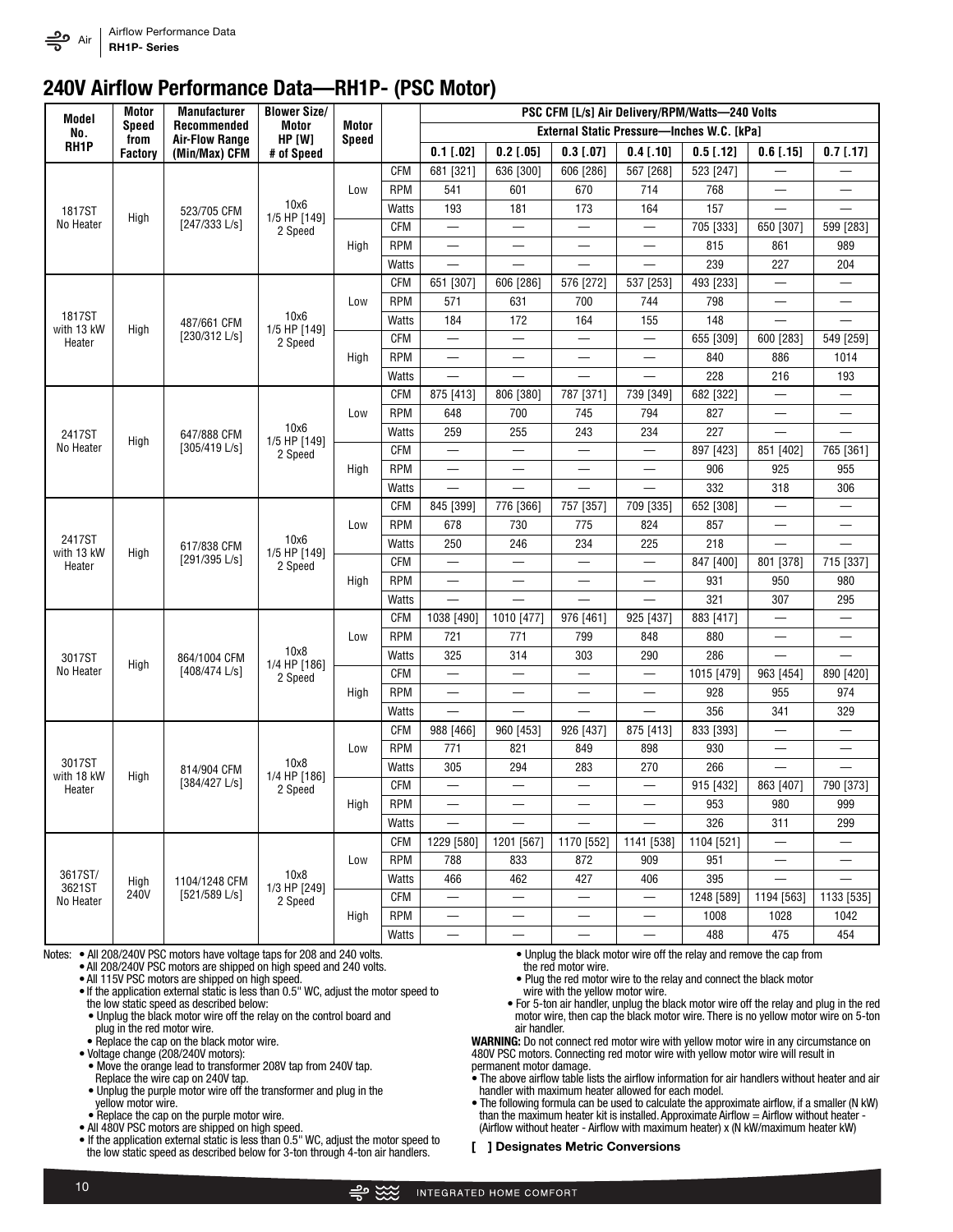## $\frac{.0}{2}$  Air

# **240V Airflow Performance Data—RH1P- (PSC Motor)**

| Model                | Motor                | <b>Manufacturer</b>                  | <b>Blower Size/</b>              |                              |              | PSC CFM [L/s] Air Delivery/RPM/Watts-240 Volts |                          |                                            |                                  |               |                          |                                |
|----------------------|----------------------|--------------------------------------|----------------------------------|------------------------------|--------------|------------------------------------------------|--------------------------|--------------------------------------------|----------------------------------|---------------|--------------------------|--------------------------------|
| No.                  | <b>Speed</b><br>from | Recommended<br><b>Air-Flow Range</b> | <b>Motor</b><br><b>HP [W]</b>    | <b>Motor</b><br><b>Speed</b> |              |                                                |                          | External Static Pressure-Inches W.C. [kPa] |                                  |               |                          |                                |
| RH1P                 | <b>Factory</b>       | (Min/Max) CFM                        | # of Speed                       |                              |              | $0.1$ [.02]                                    | $0.2$ [.05]              | $0.3$ [.07]                                | $0.4$ [.10]                      | $0.5$ $1.121$ | $0.6$ [.15]              | $0.7$ [.17]                    |
|                      |                      |                                      |                                  |                              | <b>CFM</b>   | 1179 [556]                                     | 1151 [543]               | 1120 [529]                                 | 1091 [515]                       | 1054 [497]    |                          |                                |
| 3617ST/              |                      |                                      |                                  | Low                          | <b>RPM</b>   | 838                                            | 883                      | 922                                        | 959                              | 1001          |                          |                                |
| 3621ST               | High                 | 1054/1148 CFM                        | 10x8                             |                              | <b>Watts</b> | 446                                            | 442                      | 407                                        | 386                              | 375           |                          |                                |
| with 18 kW           | 240V                 | [497/542 L/s]                        | 1/3 HP [249]<br>2 Speed          |                              | <b>CFM</b>   |                                                | —                        | —                                          | $\qquad \qquad -$                | 1148 [542]    | 1094 [516]               | 1033 [487]                     |
| Heater               |                      |                                      |                                  | High                         | <b>RPM</b>   |                                                |                          |                                            |                                  | 1033          | 1053                     | 1067                           |
|                      |                      |                                      |                                  |                              | <b>Watts</b> |                                                |                          |                                            |                                  | 458           | 445                      | 424                            |
|                      |                      |                                      |                                  |                              | <b>CFM</b>   | 1526 [720]                                     | 1474 [696]               | 1427 [673]                                 | 1307 [617]                       | 1241 [586]    |                          |                                |
|                      |                      |                                      |                                  | Low                          | <b>RPM</b>   | 834                                            | 870                      | 902                                        | 948                              | 968           |                          |                                |
| 4221ST               | High                 | 1241/1537 CFM                        | 10x10                            |                              | <b>Watts</b> | 560                                            | 549                      | 535                                        | 476                              | 462           |                          |                                |
| No Heater            | 240V                 | [586/725 L/s]                        | 1/2 HP [373]<br>2 Speed          |                              | <b>CFM</b>   |                                                |                          |                                            |                                  | 1537 [725]    | 1418 [669]               | 1334 [630]                     |
|                      |                      |                                      | High                             | <b>RPM</b>                   |              | $\equiv$                                       | $\equiv$                 | $\qquad \qquad$                            | 1072                             | 1077          | 1085                     |                                |
|                      |                      |                                      |                                  | Watts                        |              |                                                |                          |                                            | 860                              | 835           | 820                      |                                |
|                      |                      |                                      |                                  |                              | <b>CFM</b>   | 1456 [687]                                     | 1404 [663]               | 1357 [640]                                 | 1237 [584]                       | 1171 [553]    |                          |                                |
|                      |                      |                                      |                                  | Low                          | <b>RPM</b>   | 886                                            | 906                      | 925                                        | 959                              | 992           | $\overline{\phantom{0}}$ |                                |
| 4221ST               | High                 | 1225/1500 CFM                        | 10x10                            |                              | Watts        | 542                                            | 524                      | 505                                        | 468                              | 431           |                          |                                |
| with 20 kW<br>Heater | <b>240V</b>          | [553/678 L/s]                        | 1/2 HP [373]<br>2 Speed          |                              | <b>CFM</b>   | $\overline{\phantom{0}}$                       | $\overline{\phantom{0}}$ | $\equiv$                                   |                                  | 1437 [678]    | 1318 [622]               | 1234 [582]                     |
|                      |                      |                                      |                                  | High                         | <b>RPM</b>   | $\overline{\phantom{0}}$                       |                          |                                            | —                                | 1080          | 1090                     | 1105                           |
|                      |                      |                                      |                                  |                              | Watts        | $\equiv$                                       | $\overline{\phantom{0}}$ | $\overline{\phantom{0}}$                   |                                  | 840           | 800                      | 785                            |
|                      |                      |                                      |                                  |                              | <b>CFM</b>   | 1560 [736]                                     | 1550 [731]               | 1543 [728]                                 | 1510 [713]                       | 1455 [687]    |                          |                                |
|                      |                      | 1455/1787 CFM<br>[687/843 L/s]       | 10x10<br>3/4 HP [559]<br>2 Speed | Low                          | <b>RPM</b>   | 807                                            | 840                      | 914                                        | 941                              | 989           |                          |                                |
| 4821ST/<br>4824ST    | High                 |                                      |                                  |                              | Watts        | 601                                            | 589                      | 553                                        | 541                              | 507           | $\equiv$                 |                                |
| No Heater            | 240V                 |                                      |                                  | High                         | <b>CFM</b>   | $\overline{\phantom{0}}$                       | $\overline{\phantom{0}}$ |                                            | $\overbrace{\phantom{12322111}}$ | 1787 [843]    | 1679 [792]               | 1575 [743]                     |
|                      |                      |                                      |                                  |                              | <b>RPM</b>   | $\equiv$                                       | $\overline{\phantom{0}}$ | $\equiv$                                   | $\qquad \qquad -$                | 1089          | 1098                     | 1110                           |
|                      |                      |                                      |                                  |                              | Watts        | $\equiv$                                       | $\overline{\phantom{0}}$ | $\equiv$                                   | $\equiv$                         | 695           | 665                      | 630                            |
|                      |                      |                                      |                                  |                              | <b>CFM</b>   | 1490 [703]                                     | 1480 [698]               | 1473 [695]                                 | 1440 [680]                       | 1385 [654]    | $\qquad \qquad$          |                                |
| 4821ST/              |                      |                                      |                                  | Low                          | <b>RPM</b>   | 857                                            | 897                      | 937                                        | 974                              | 1011          | $\overline{\phantom{0}}$ |                                |
| 4824ST               | High                 | 1225/1500 CFM                        | 10x10                            |                              | Watts        | 581                                            | 569                      | 533                                        | 521                              | 487           | $\equiv$                 |                                |
| with 25 kW           | 240V                 | [709/814 L/s]                        | 3/4 HP [559]<br>2 Speed          |                              | <b>CFM</b>   | $\equiv$                                       | $\equiv$                 | $\equiv$                                   | $\qquad \qquad -$                | 1687 [796]    | 1579 [745]               | 1475 [696]                     |
| Heater               |                      |                                      |                                  | High                         | <b>RPM</b>   | $\overline{\phantom{0}}$                       | $\overline{\phantom{0}}$ |                                            | $\overbrace{\phantom{12322111}}$ | 1095          | 1107                     | 1120                           |
|                      |                      |                                      |                                  |                              | <b>Watts</b> | $\equiv$                                       | $\overline{\phantom{0}}$ | $\overline{\phantom{0}}$                   | $\overline{\phantom{0}}$         | 670           | 635                      | 615                            |
|                      |                      |                                      |                                  |                              | <b>CFM</b>   | 1944 [917]                                     | 1912 [902]               | 1860 [878]                                 | 1813 [856]                       | 1766 [833]    |                          |                                |
|                      |                      |                                      |                                  | Low                          | <b>RPM</b>   | 764                                            | 803                      | 838                                        | 865                              | 889           | $\overline{\phantom{0}}$ |                                |
| 6024ST               | High                 | 1766/1965 CFM                        | 11x11                            |                              | Watts        | 779                                            | 763                      | 747                                        | 729                              | 708           | $\overline{\phantom{0}}$ |                                |
| No Heater            | 240V                 | [833/927 L/s]                        | 3/4 HP [559]<br>2 Speed          |                              | <b>CFM</b>   | $\overline{\phantom{0}}$                       | $\overline{\phantom{0}}$ |                                            | $\overbrace{\phantom{12322111}}$ | 1965 [927]    | 1908 [900]               | 1854 [875]                     |
|                      |                      |                                      |                                  | High                         | <b>RPM</b>   | $\overline{\phantom{0}}$                       |                          |                                            |                                  | 943           | 967                      | 977                            |
|                      |                      |                                      |                                  |                              | Watts        | $\overline{\phantom{0}}$                       | $\overline{\phantom{0}}$ |                                            |                                  | 828           | 799                      | 795                            |
|                      |                      |                                      |                                  |                              | <b>CFM</b>   | 1844 [870]                                     | 1812 [855]               | 1760 [831]                                 | 1713 [808]                       | 1666 [786]    | —                        | $\qquad \qquad \longleftarrow$ |
|                      |                      |                                      |                                  | Low                          | <b>RPM</b>   | 839                                            | 865                      | 890                                        | 913                              | 935           | $\qquad \qquad -$        | $\overline{\phantom{0}}$       |
| 6024ST<br>with 30 kW | High                 | 1225/1500 CFM                        | 11x11<br>3/4 HP [559]            |                              | Watts        | 745                                            | 729                      | 713                                        | 696                              | 678           | $\overline{\phantom{0}}$ | $\overline{\phantom{0}}$       |
| Heater               | 240V                 | [709/814 L/s]                        | 2 Speed                          | High                         | <b>CFM</b>   | $\qquad \qquad \longleftarrow$                 | —                        |                                            | $\qquad \qquad$                  | 1865 [880]    | 1808 [853]               | 1754 [828]                     |
|                      |                      |                                      |                                  |                              | <b>RPM</b>   | —                                              | —                        | $\qquad \qquad -$                          | $\qquad \qquad -$                | 987           | 1001                     | 1014                           |
|                      |                      |                                      |                                  |                              | Watts        | $\qquad \qquad$                                | —                        | $\overbrace{\phantom{123221111}}$          | $\qquad \qquad -$                | 788           | 766                      | 744                            |

Notes: • All 208/240V PSC motors have voltage taps for 208 and 240 volts.

All 208/240V PSC motors are shipped on high speed and 240 volts.<br>• If the application external static is less than 0.5" WC, adjust the motor speed to the low static speed as described below:<br>• Unplug the black motor wire o

• Replace the cap on the black motor wire. • Voltage change (208/240V motors): • Move the orange lead to transformer 208V tap from 240V tap. Replace the wire cap on 240V tap.

• Unplug the purple motor wire off the transformer and plug in the yellow motor wire.

• Replace the cap on the purple motor wire. • The above airflow table lists the airflow information for air handlers without heater and air handler with maximum heater allowed for each model.

The following formula can be used to calculate the approximate airflow, if a smaller (N kW) than the maximum heater kit is installed.<br>Approximate Airflow = Airflow without heater - (Airflow without heater - Airflow with ma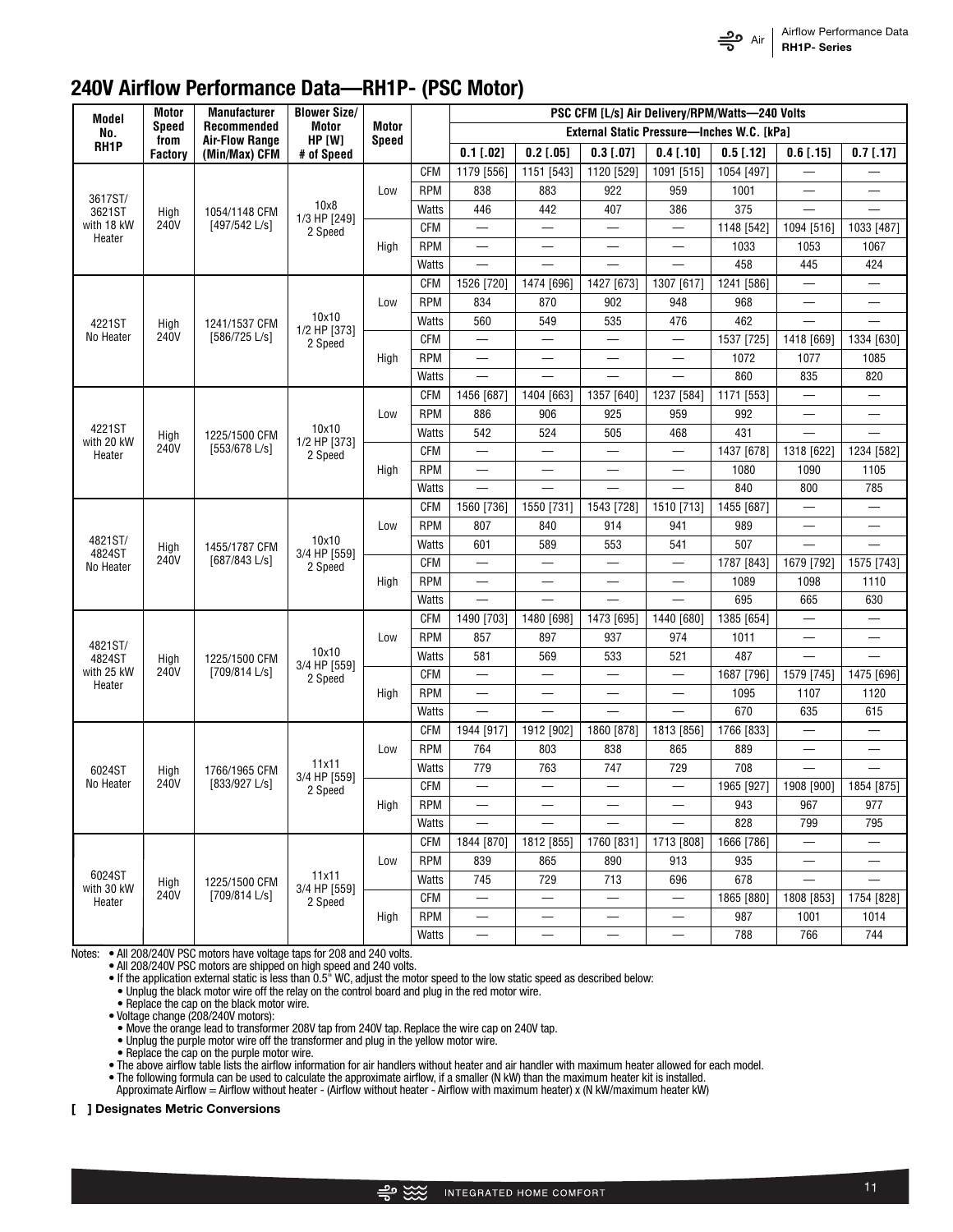

# **Electrical Data – Blower Motor Only – No Electric Heat**

| Model<br>RH <sub>1</sub> P | Voltage | Application<br>Phase* | Hertz | <b>HP [W]</b> | <b>RPM</b> | <b>Speeds</b>  | Circuit<br>Amps. | <b>Minimum</b><br><b>Circuit</b><br>Ampacity | <b>Maximum</b><br><b>Circuit</b><br>Protector |
|----------------------------|---------|-----------------------|-------|---------------|------------|----------------|------------------|----------------------------------------------|-----------------------------------------------|
| 1817ST                     |         |                       |       | 1/5 [149]     | 1075       | $\overline{2}$ | 2.3              | 3.0                                          | 15                                            |
| 2417ST                     |         |                       |       | 1/5 [149]     | 1075       | $\overline{2}$ | 3.8              | 5.0                                          | 15                                            |
| 3017ST                     | 115     |                       | 60    | 1/4 [186]     | 1075       | 2              | 4.7              | 6.0                                          | 15                                            |
| 3617ST                     |         |                       |       | 1/3 [249]     | 1075       | $\overline{2}$ | 6.1              | 8.0                                          | 15                                            |
| 4221ST                     |         |                       |       | 1/2 [373]     | 1075       | $\overline{2}$ | 7.9              | 10.0                                         | 15                                            |
| 4821ST                     |         |                       |       | 3/4 [559]     | 1075       | $\overline{2}$ | 8.4              | 11.0                                         | 15                                            |
| 1817ST                     |         |                       |       | 1/5 [149]     | 1075       | $\overline{2}$ | 1.7              | 3.0                                          | 15                                            |
| 2417ST                     |         |                       | 60    | $1/5$ [149]   | 1075       | $\overline{2}$ | 1.7              | 3.0                                          | 15                                            |
| 3017ST                     | 208/240 | 1 & 3                 |       | 1/4 [186]     | 1075       | $\overline{2}$ | 2.5              | 4.0                                          | 15                                            |
| 3617ST/3621ST              |         |                       |       | 1/3 [249]     | 1075       | $\overline{2}$ | 2.5              | 4.0                                          | 15                                            |
| 4221ST                     |         |                       |       | 1/2 [373]     | 1075       | $\overline{2}$ | 5.2              | 7.0                                          | 15                                            |
| 4821ST/4824ST              |         |                       |       | 3/4 [559]     | 1075       | $\overline{2}$ | 5.2              | 7.0                                          | 15                                            |
| 6024ST                     | 208/240 | 3                     | 60    | 3/4 [559]     | 1075       | $\overline{2}$ | 5.2              | 7.0                                          | 15                                            |
| 3617ST                     |         |                       |       | 1/3 [249]     | 1075       | $\overline{2}$ | 1.4              | 2.0                                          | 15                                            |
| 4221ST                     | 480     | 3                     | 60    | 1/3 [249]     | 1075       | 2              | 2.1              | 3.0                                          | 15                                            |
| 4821ST/4824ST              |         |                       |       | 3/4 [559]     | 1075       | $\overline{2}$ | 2.2              | 3.0                                          | 15                                            |
| 6024ST                     | 480     | 3                     | 60    | 3/4 [559]     | 1075       | $\overline{2}$ | 2.2              | 3.0                                          | 15                                            |

\* Blower motors are all single phase motors.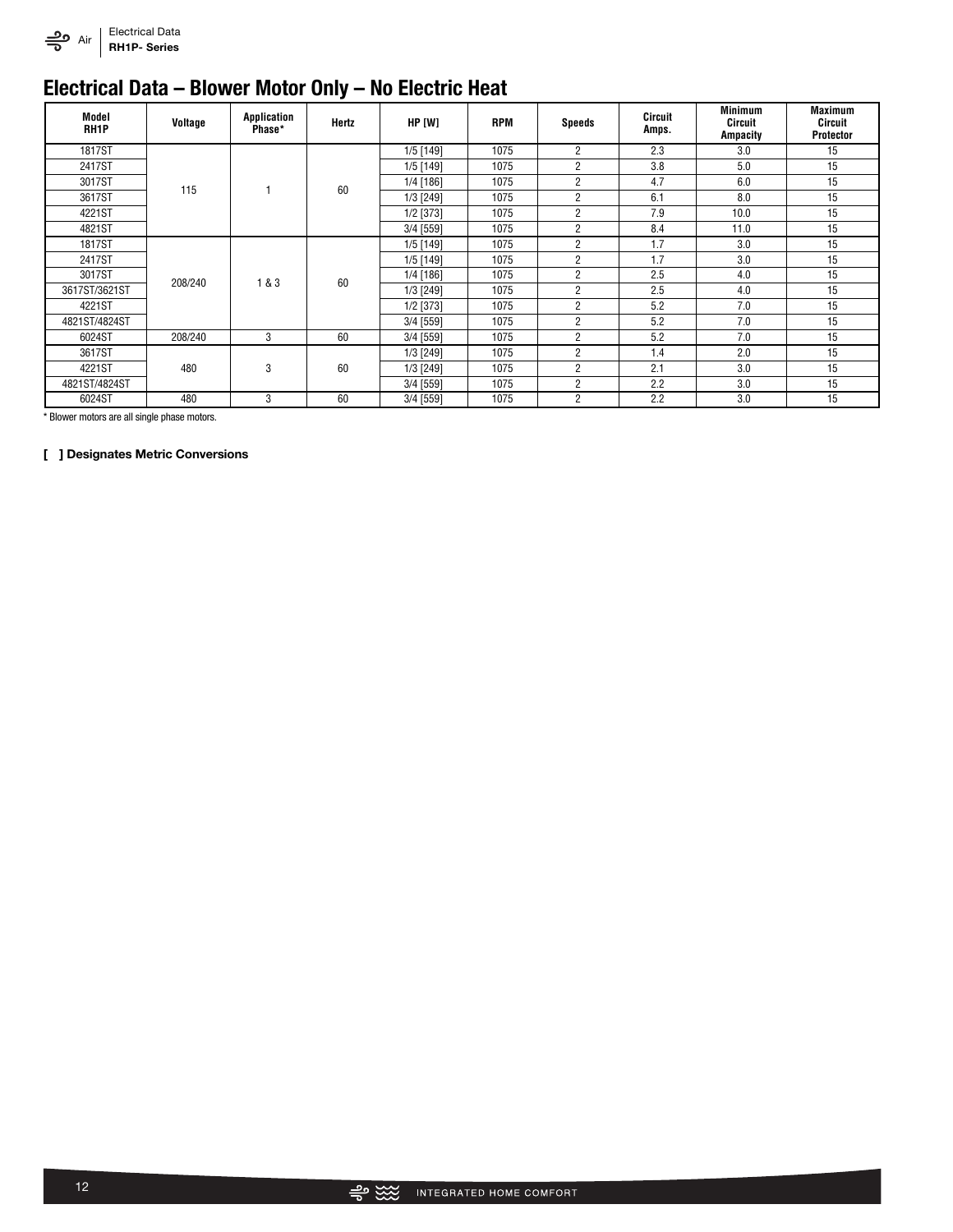## **Electrical Data – With Electric Heat**

Installation of the U.L. Listed original equipment manufacturer provided heater kits listed in the following table is recommended for all auxiliary heating requirements.

| Air Handler<br>Model<br>RH <sub>1</sub> P | <b>Heater Model No.</b> | <b>Heater kW</b><br>(208/240V)<br>(480V) | PH/HZ | <b>No. Elements</b><br>kW Per | <b>Type Supply</b><br><b>Circuit Single</b><br><b>Circuit Multiple</b> | Circuit<br>Amps. | Motor<br><b>Ampacity</b> | <b>Minimum</b><br><b>Circuit</b><br><b>Ampacity</b> | <b>Maximum</b><br><b>Circuit</b><br><b>Protection</b> |
|-------------------------------------------|-------------------------|------------------------------------------|-------|-------------------------------|------------------------------------------------------------------------|------------------|--------------------------|-----------------------------------------------------|-------------------------------------------------------|
|                                           | RXBH-1724?03J           | 2.25/3.0                                 | 1/60  | $1 - 3.0$                     | <b>SINGLE</b>                                                          | 10.8/12.5        | 1.7                      | 16/18                                               | 20/20                                                 |
|                                           | RXBH-1724?05J           | 3.6/4.8                                  | 1/60  | $1 - 4.8$                     | <b>SINGLE</b>                                                          | 17.3/20.0        | 1.7                      | 24/28                                               | 25/30                                                 |
| 1817ST/<br>2417ST                         | RXBH-1724?07J           | 5.4/7.2                                  | 1/60  | $2 - 3.6$                     | SINGLE                                                                 | 26.0/30.0        | 1.7                      | 35/40                                               | 35/40                                                 |
|                                           | RXBH-1724?10J           | 7.2/9.6                                  | 1/60  | $2 - 4.8$                     | SINGLE                                                                 | 34.6/40.0        | 1.7                      | 46/53                                               | 50/60                                                 |
|                                           | RXBH-1724A13J           | 9.4/12.5                                 | 1/60  | $3 - 4.17$                    | SINGLE                                                                 | 45.1/52.1        | 1.7                      | 59/68                                               | 60/70                                                 |
|                                           | RXBH-1724A13J           | 3.1/4.2                                  | 1/60  | $1 - 4.17$                    | MULTIPLE CKT 1                                                         | 15./17.4         | 1.7                      | 21/24                                               | 25/25                                                 |
|                                           |                         | 6.3/8.3                                  | 1/60  | $2 - 4.17$                    | <b>MULTIPLE CKT 2</b>                                                  | 30.1/34.7        | 0.0                      | 38/44                                               | 40/45                                                 |
|                                           | RXBH-1724A07C           | 5.4/7.2                                  | 3/60  | $3 - 2.4$                     | SINGLE                                                                 | 15.0/17.3        | 1.7                      | 21/24                                               | 25/25                                                 |
|                                           | RXBH-1724A10C           | 7.2/9.6                                  | 3/60  | $3 - 3.2$                     | SINGLE                                                                 | 20.0/23.1        | 1.7                      | 28/31                                               | 30/35                                                 |
|                                           | RXBH-1724A13C           | 9.4/12.5                                 | 3/60  | $3 - 4.17$                    | SINGLE                                                                 | 26.1/30.1        | 1.7                      | 35/40                                               | 35/40                                                 |
|                                           | RXBH-1724?03J           | 2.25/3.0                                 | 1/60  | $1 - 3.0$                     | SINGLE                                                                 | 10.8/12.5        | 2.5                      | 17/19                                               | 20/20                                                 |
|                                           | RXBH-1724?05J           | 3.6/4.8                                  | 1/60  | $1 - 4.8$                     | SINGLE                                                                 | 17.3/20.0        | 2.5                      | 25/29                                               | 25/30                                                 |
|                                           | RXBH-1724?07J           | 5.4/7.2                                  | 1/60  | $2 - 3.6$                     | SINGLE                                                                 | 26.0/30.0        | 2.5                      | 36/41                                               | 40/45                                                 |
|                                           | RXBH-1724?10J           | 7.2/9.6                                  | 1/60  | $2 - 4.8$                     | SINGLE                                                                 | 34.6/40.0        | 2.5                      | 47/54                                               | 50/60                                                 |
|                                           | RXBH-1724A13J           | 9.4/12.5                                 | 1/60  | $3 - 4.17$                    | SINGLE                                                                 | 45.1/52.1        | 2.5                      | 60/69                                               | 602/70                                                |
|                                           | RXBH-1724A13J           | 3.1/4.2                                  | 1/60  | $1 - 4.17$                    | MULTIPLE CKT 1                                                         | 15.0/17.4        | 2.5                      | 22/25                                               | 25/25                                                 |
|                                           |                         | 6.3/8.3                                  | 1/60  | $2 - 4.17$                    | <b>MULTIPLE CKT 2</b>                                                  | 30.1/34.7        | 0.0                      | 38/44                                               | 40/45                                                 |
|                                           | RXBH-1724A15J           | 10.8/14.4                                | 1/60  | $3 - 4.8$                     | SINGLE                                                                 | 51.9/60.0        | 2.5                      | 68/79                                               | 70/80                                                 |
|                                           | RXBH-1724A15J           | 3.6/4.8                                  | 1/60  | $1 - 4.8$                     | <b>MULTIPLE CKT 1</b>                                                  | 17.3/20.0        | 2.5                      | 25/29                                               | 25/30                                                 |
|                                           |                         | 7.2/9.6                                  | 1/60  | $2 - 4.8$                     | <b>MULTIPLE CKT 2</b>                                                  | 34.6/40.0        | 0.0                      | 44/50                                               | 45/50                                                 |
| 3017ST/                                   | RXBH-1724A18J           | 12.8/17                                  | 1/60  | $3 - 5.68$                    | SINGLE                                                                 | 61.6/70.8        | 2.5                      | 81/92                                               | 90/100                                                |
| 3617ST                                    | RXBH-1724A18J           | 4.3/5.7                                  | 1/60  | $1 - 5.68$                    | <b>MULTIPLE CKT 1</b>                                                  | 20.5/23.6        | 2.5                      | 29/33                                               | 30/35                                                 |
|                                           |                         | 8.7/11.3                                 | 1/60  | $2 - 5.86$                    | <b>MULTIPLE CKT 2</b>                                                  | 41.1/47.2        | 0.0                      | 52/59                                               | 60/60                                                 |
|                                           | RXBH-1724A07C           | 5.4/7.2                                  | 3/60  | $3 - 2.4$                     | SINGLE                                                                 | 15.0/17.3        | 2.5                      | 22/25                                               | 25/25                                                 |
|                                           | RXBH-1724A10C           | 7.2/9.6                                  | 3/60  | $3 - 3.2$                     | SINGLE                                                                 | 20.0/23.1        | 2.5                      | 29/32                                               | 30/35                                                 |
|                                           | RXBH-1724A13C           | 9.4/12.5                                 | 3/60  | $3 - 4.17$                    | SINGLE                                                                 | 26.1/30.1        | 2.5                      | 36/41                                               | 40/45                                                 |
|                                           | RXBH-1724A15C           | 10.8/14.4                                | 3/60  | $3 - 4.8$                     | <b>SINGLE</b>                                                          | 30.0/34.6        | 2.5                      | 41/47                                               | 45/50                                                 |
|                                           | RXBH-1724A18C           | 12.8/17.0                                | 3/60  | $3 - 5.68$                    | SINGLE                                                                 | 35.5/41.0        | 2.5                      | 48.55                                               | 50/60                                                 |
|                                           | <b>RXBH-17A07D</b>      | 7.2                                      | 3/60  | $2 - 3.6$                     | SINGLE                                                                 | 8.7              | 1.4                      | 13                                                  | 15                                                    |
|                                           | RXBH-17A10D             | 9.6                                      | 3/60  | $3 - 3.2$                     | SINGLE                                                                 | 11.6             | 1.4                      | 17                                                  | 20                                                    |
|                                           | RXBH-17A15D             | 14.4                                     | 3/60  | $3 - 4.8$                     | SINGLE                                                                 | 17.3             | 1.4                      | 24                                                  | 25                                                    |
|                                           | RXBH-17A18D             | 17                                       | 3/60  | $3 - 5.68$                    | SINGLE                                                                 | 20.4             | 1.4                      | 28                                                  | 30                                                    |
|                                           | RXBH-1724?05J           | 3.6/4.8                                  | 1/60  | $1 - 4.8$                     | SINGLE                                                                 | 17.3/20.0        | 2.5                      | 25/29                                               | 25/30                                                 |
|                                           | RXBH-1724?07J           | 5.4/7.2                                  | 1/60  | 2 - 3.6                       | SINGLE                                                                 | 26.0/30.0        | 2.5                      | 36/41                                               | 40/45                                                 |
|                                           | RXBH-1724?10J           | 7.2/9.6                                  | 1/60  | $2 - 4.8$                     | SINGLE                                                                 | 34.6/40.0        | 2.5                      | 47/54                                               | 50/60                                                 |
|                                           | RXBH-1724A13J           | 9.4/12.5                                 | 1/60  | $3 - 4.17$                    | SINGLE                                                                 | 45.1/52.1        | 2.5                      | 60/69                                               | 602/70                                                |
| 3621ST                                    | RXBH-1724A13J           | 3.1/4.2                                  | 1/60  | $1 - 4.17$                    | MULTIPLE CKT 1                                                         | 15.0/17.4        | 2.5                      | 22/25                                               | 25/25                                                 |
|                                           |                         | 6.3/8.3                                  | 1/60  | $2 - 4.17$                    | <b>MULTIPLE CKT 2</b>                                                  | 30.1/34.7        | 0.0                      | 38/44                                               | 40/45                                                 |
|                                           | RXBH-1724A15J           | 10.8/14.4                                | 1/60  | $3 - 4.8$                     | SINGLE                                                                 | 51.9/60.0        | 2.5                      | 68/79                                               | 70/80                                                 |
|                                           | RXBH-1724A15J           | 3.6/4.8                                  | 1/60  | $1 - 4.8$                     | MULTIPLE CKT 1                                                         | 17.3/20.0        | 2.5                      | 25/29                                               | 25/30                                                 |
|                                           |                         | 7.2/9.6                                  | 1/60  | $2 - 4.8$                     | <b>MULTIPLE CKT 2</b>                                                  | 34.6/40.0        | 0.0                      | 44/50                                               | 45/50                                                 |
|                                           | RXBH-1724A18J           | 12.8/17                                  | 1/60  | $3 - 5.68$                    | SINGLE                                                                 | 61.6/70.8        | 2.5                      | 81/92                                               | 90/100                                                |

**• Supply circuit protective devices may be fuses or "HACR" type circuit breakers.** 

• Largest motor load is included in single circuit and multiple circuit 1.<br>• If non-standard fuse size is specified, use next size larger standard fuse size.<br>• J Voltage (230V) single phase air handler is designed to be us **without the heater, bring only two leads to the terminal block cap, insulate and fully secure the third lead.**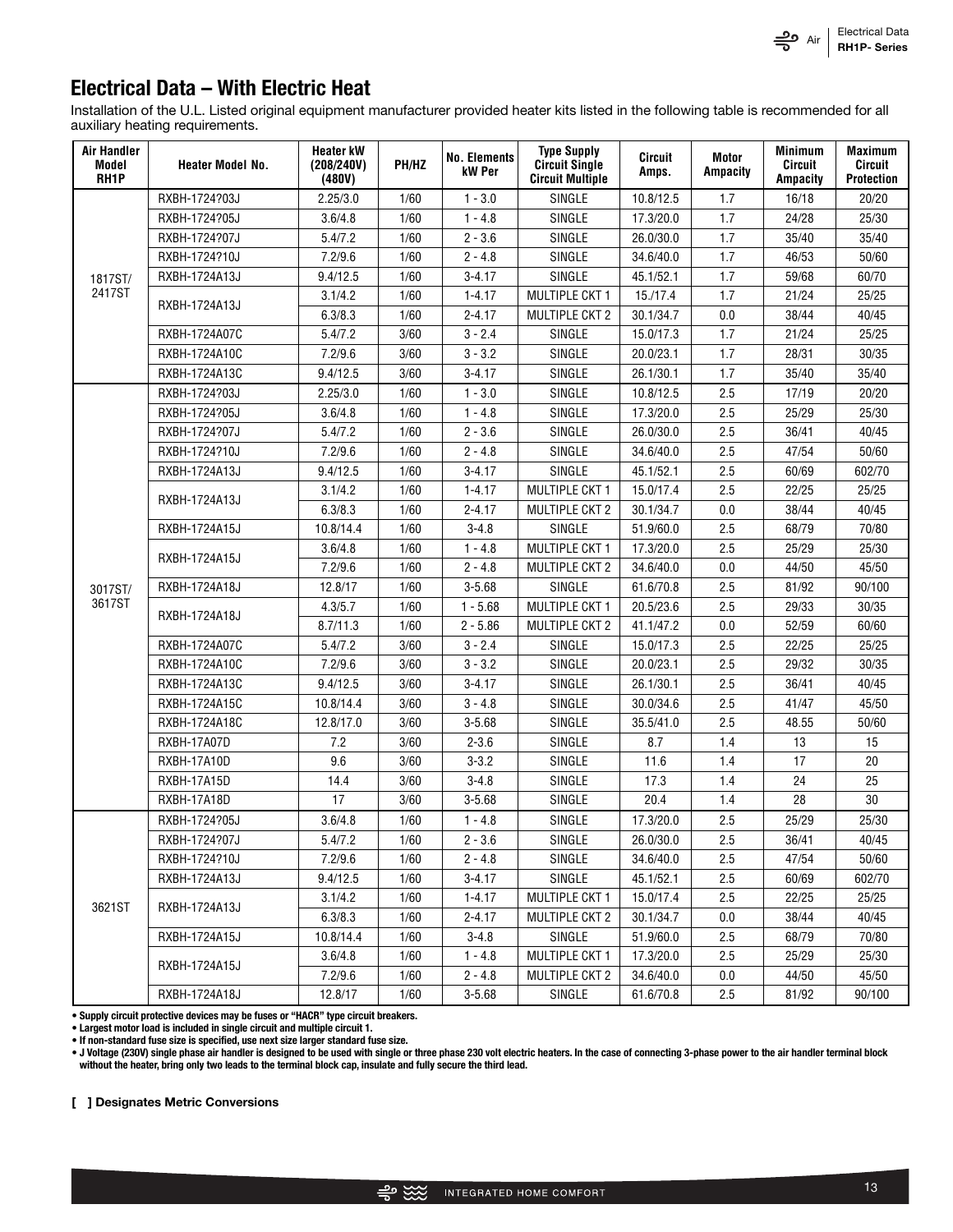

## **Electrical Data – With Electric Heat (Cont.)**

Installation of the U.L. Listed original equipment manufacturer provided heater kits listed in the following table is recommended for all auxiliary heating requirements.

| <b>Air Handler</b><br>Model<br>RH1P | <b>Heater Model No.</b>  | <b>Heater kW</b><br>(208/240V)<br>(480V) | PH/HZ | <b>No. Elements</b><br>kW Per | <b>Type Supply</b><br><b>Circuit Single</b><br><b>Circuit Multiple</b> | <b>Circuit</b><br>Amps. | <b>Motor</b><br><b>Ampacity</b> | <b>Minimum</b><br>Circuit<br><b>Ampacity</b> | Maximum<br><b>Circuit</b><br><b>Protection</b> |
|-------------------------------------|--------------------------|------------------------------------------|-------|-------------------------------|------------------------------------------------------------------------|-------------------------|---------------------------------|----------------------------------------------|------------------------------------------------|
|                                     | RXBH-1724A18J            | 4.3/5.7                                  | 1/60  | $1 - 5.68$                    | <b>MULTIPLE CKT 1</b>                                                  | 20.5/23.6               | 2.5                             | 29/33                                        | 30/35                                          |
|                                     |                          | 8.7/11.3                                 | 1/60  | $2 - 5.86$                    | <b>MULTIPLE CKT 2</b>                                                  | 41.1/47.2               | 0.0                             | 52/59                                        | 60/60                                          |
|                                     | RXBH-1724A07C            | 5.4/7.2                                  | 3/60  | $3 - 2.4$                     | SINGLE                                                                 | 15.0/17.3               | 2.5                             | 22/25                                        | 25/25                                          |
|                                     | RXBH-1724A10C            | 7.2/9.6                                  | 3/60  | $3 - 3.2$                     | <b>SINGLE</b>                                                          | 20.0/23.1               | 2.5                             | 29/32                                        | 30/35                                          |
|                                     | RXBH-1724A13C            | 9.4/12.5                                 | 3/60  | $3 - 4.17$                    | SINGLE                                                                 | 26.1/30.1               | 2.5                             | 36/41                                        | 40/45                                          |
| 3621ST                              | RXBH-1724A15C            | 10.8/14.4                                | 3/60  | $3 - 4.8$                     | SINGLE                                                                 | 30.0/34.6               | 2.5                             | 41/47                                        | 45/50                                          |
|                                     | RXBH-1724A18C            | 12.8/17.0                                | 3/60  | $3 - 5.68$                    | SINGLE                                                                 | 35.5/41.0               | 2.5                             | 48.55                                        | 50/60                                          |
|                                     | <b>RXBH-17A07D</b>       | 7.2                                      | 3/60  | $2 - 3.6$                     | SINGLE                                                                 | 8.7                     | 1.4                             | 13                                           | 15                                             |
|                                     | RXBH-17A10D              | 9.6                                      | 3/60  | $3 - 3.2$                     | SINGLE                                                                 | 11.6                    | 1.4                             | 17                                           | 20                                             |
|                                     | RXBH-17A15D              | 14.4                                     | 3/60  | $3 - 4.8$                     | SINGLE                                                                 | 17.3                    | 1.4                             | 24                                           | 25                                             |
|                                     | RXBH-17A18D              | 17                                       | 3/60  | $3 - 5.68$                    | SINGLE                                                                 | 20.4                    | 1.4                             | 28                                           | 30                                             |
|                                     | RXBH-1724?05J            | 3.6/4.8                                  | 1/60  | $1 - 4.8$                     | SINGLE                                                                 | 17.3/20.0               | 5.2                             | 29/32                                        | 30/35                                          |
|                                     | RXBH-1724?07J            | 5.4/7.2                                  | 1/60  | $2 - 3.6$                     | SINGLE                                                                 | 26.0/30.0               | 5.2                             | 39/44                                        | 40/45                                          |
|                                     | RXBH-1724?10J            | 7.2/9.6                                  | 1/60  | $2 - 4.8$                     | <b>SINGLE</b>                                                          | 34.6/40.0               | 5.2                             | 50/57                                        | 50/60                                          |
|                                     | RXBH-1724A15J            | 10.8/14.4                                | 1/60  | $3 - 4.8$                     | SINGLE                                                                 | 51.9/60.0               | 5.2                             | 72/82                                        | 80/90                                          |
|                                     |                          | 3.6/4.8                                  | 1/60  | $1 - 4.8$                     | MULTIPLE CKT 1                                                         | 17.3/20.0               | 5.2                             | 29/32                                        | 30/35                                          |
|                                     | RXBH-1724A15J            | 7.2/9.6                                  | 1/60  | $2 - 4.8$                     | MULTIPLE CKT 2                                                         | 34.6/40.0               | 0.0                             | 44/50                                        | 45/50                                          |
|                                     | RXBH-1724A18J            | 12.8/17                                  | 1/60  | $3 - 5.68$                    | SINGLE                                                                 | 61.6/70.8               | 5.2                             | 84/95                                        | 90/100                                         |
|                                     | RXBH-1724A18J            | 4.3/5.7                                  | 1/60  | $1 - 5.68$                    | MULTIPLE CKT 1                                                         | 20.5/23.6               | 5.2                             | 33/36                                        | 35/40                                          |
|                                     |                          | 8.7/11.3                                 | 1/60  | $2 - 5.86$                    | MULTIPLE CKT 2                                                         | 41.1/47.2               | 0.0                             | 52/59                                        | 60/60                                          |
|                                     | <b>RXBH-24A20J</b>       | 14.4/19.2                                | 1/60  | $4 - 4.8$                     | SINGLE                                                                 | 69.2/80                 | 5.2                             | 93/107                                       | 100/110                                        |
|                                     | RXBH-24A20J              | 7.2/9.6                                  | 1/60  | $2 - 4.8$                     | MULTIPLE CKT 1                                                         | 34.6/40.0               | 5.2                             | 50/57                                        | 50/60                                          |
|                                     |                          | 7.2/9.6                                  | 1/60  | $2 - 4.8$                     | MULTIPLE CKT 2                                                         | 34.6/40.0               | 0.0                             | 44/50                                        | 45/50                                          |
|                                     | RXBH-24A25J (4-ton only) | 18.0/24.0                                | 1/60  | $6 - 4.0$                     | SINGLE                                                                 | 86.4/99.9               | 5.2                             | 115/132                                      | 125/150                                        |
|                                     | <b>RXBH-24A25J</b>       | 6.0/8.0                                  | 1/60  | $2 - 4.0$                     | <b>MULTIPLE CKT 1</b>                                                  | 28.8/33.3               | 5.2                             | 43/49                                        | 45/50                                          |
| 4221ST/                             |                          | 6.0/8.0                                  | 1/60  | $2 - 4.0$                     | <b>MULTIPLE CKT 2</b>                                                  | 28.8/33.3               | 0.0                             | 36/42                                        | 40/45                                          |
| 4821ST                              |                          | 6.0/8.0                                  | 1/60  | $2 - 4.0$                     | <b>MULTPLE CKT 3</b>                                                   | 28.8/33.3               | 0.0                             | 36/42                                        | 40/45                                          |
| 4824ST                              | RXBH-1724A07C            | 5.4/7.2                                  | 3/60  | $3 - 2.4$                     | SINGLE                                                                 | 15.0/17.3               | 5.2                             | 26/29                                        | 30/30                                          |
|                                     | RXBH-1724A10C            | 7.2/9.6                                  | 3/60  | $3 - 3.2$                     | SINGLE                                                                 | 20.0/23.1               | 5.2                             | 32/36                                        | 35/40                                          |
|                                     | RXBH-1724A15C            | 10.8/14.4                                | 3/60  | $3 - 4.8$                     | SINGLE                                                                 | 30.0/34.6               | 5.2                             | 44/50                                        | 45/50                                          |
|                                     | RXBH-1724A18C            | 12.8/17.0                                | 3/60  | $3 - 2.84$                    | SINGLE                                                                 | 35.6/41.0               | 5.2                             | 51/58                                        | 60/60                                          |
|                                     | RXBH-1724A18C            | 4.3/5.7                                  | 3/60  | $3 - 2.84$                    | MULTIPLE CKT 1                                                         | 17.8/20.5               | 5.2                             | 29/33                                        | 30/35                                          |
|                                     |                          | 8.7/11.3                                 | 3/60  | $3 - 2.84$                    | MULTIPLE CKT 2                                                         | 17.8/20.5               | 0.0                             | 23/26                                        | 25/30                                          |
|                                     | RXBH-24A20C              | $7.2 - 9.6$                              | 3/60  | $3 - 3.2$                     | SINGLE                                                                 | 40.0/46.2               | $5.2\,$                         | 57/65                                        | 60/70                                          |
|                                     |                          | 7.2/9.6                                  | 3/60  | $3 - 3.2$                     | MULTIPLE CKT 1                                                         | 20.0/23.1               | 5.2                             | 32/36                                        | 35/40                                          |
|                                     | RXBH-24A20C              | 7.2/9.6                                  | 3/60  | $3 - 3.2$                     | MULTIPLE CKT 2                                                         | 20.0/23.1               | 0.0                             | 25/29                                        | 25/30                                          |
|                                     | RXBH-24A25C (4-ton only) | 18.0/24.0                                | 3/60  | $6 - 4.0$                     | SINGLE                                                                 | 50.0/57.8               | 5.2                             | 69/79                                        | 70/80                                          |
|                                     | RXBH-24A25C (4-ton only) | 9.0/12.0                                 | 3/60  | $3 - 4.0$                     | MULTIPLE CKT 1                                                         | 25.0/28.9               | 5.2                             | 38/43                                        | 40/45                                          |
|                                     |                          | 9.0/12.0                                 | 3/60  | $3 - 4.0$                     | MULTIPLE CKT 2                                                         | 25.0/28.9               | 0.0                             | 32/37                                        | 35/40                                          |
|                                     | <b>RXBH-24A07D</b>       | 7.2                                      | 3/60  | $2 - 3.6$                     | SINGLE                                                                 | 8.7                     | 2.2                             | 14                                           | 15                                             |
|                                     | RXBH-24A10D              | 9.6                                      | 3/60  | $3 - 3.2$                     | SINGLE                                                                 | 11.6                    | 2.2                             | 18                                           | 20                                             |
|                                     | RXBH-24A15D              | 14.4                                     | 3/60  | $3 - 4.8$                     | SINGLE                                                                 | 17.3                    | 2.2                             | 25                                           | 25                                             |

**• Supply circuit protective devices may be fuses or "HACR" type circuit breakers.** 

**• Largest motor load is included in single circuit and multiple circuit 1. • If non-standard fuse size is specified, use next size larger standard fuse size.**

**• J Voltage (230V) single phase air handler is designed to be used with single or three phase 230 volt electric heaters. In the case of connecting 3-phase power to the air handler terminal block without the heater, bring only two leads to the terminal block cap, insulate and fully secure the third lead.**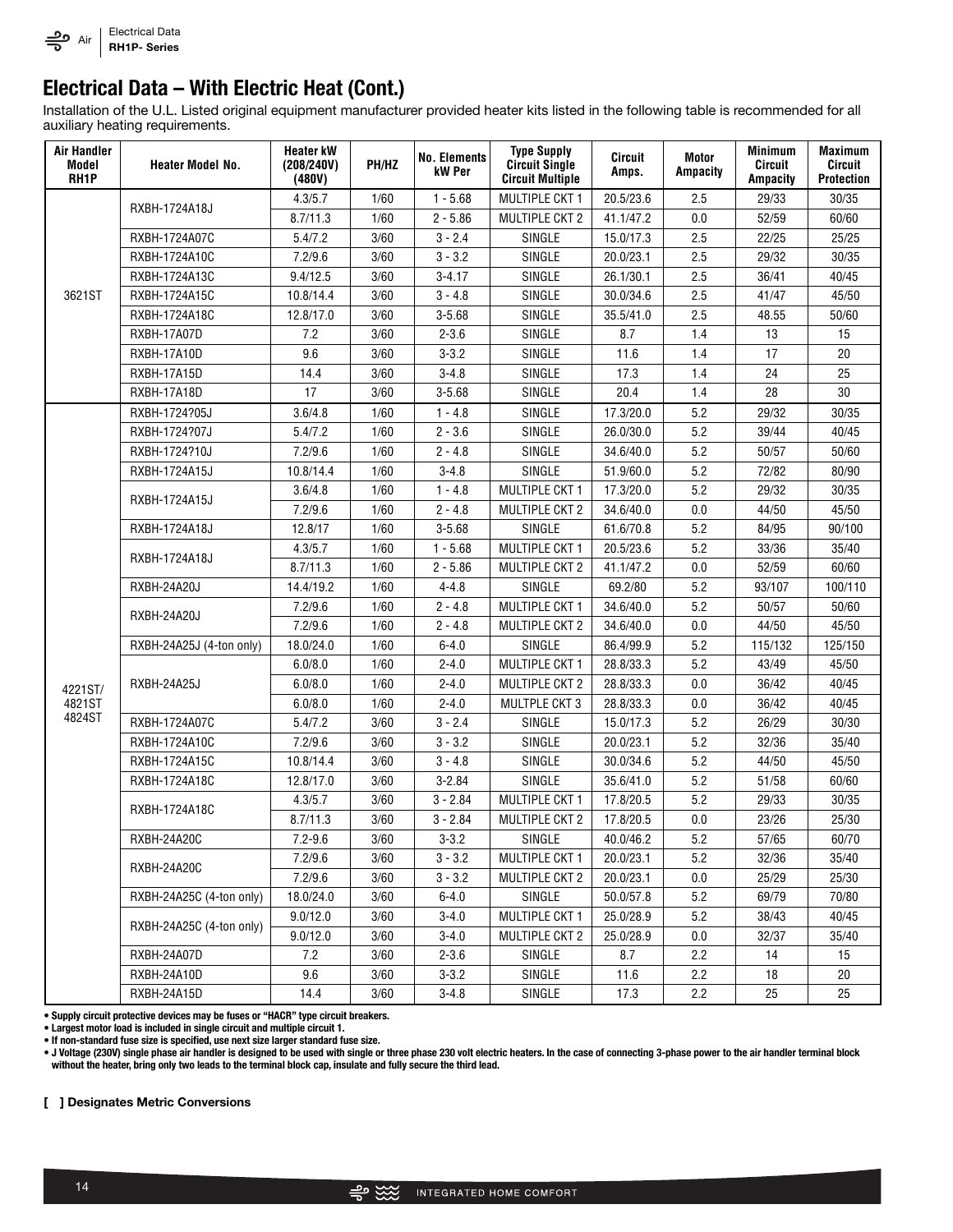## **Electrical Data – With Electric Heat (Cont.)**

Installation of the U.L. Listed original equipment manufacturer provided heater kits listed in the following table is recommended for all auxiliary heating requirements.

| Air Handler<br>Model<br>RH <sub>1</sub> P | <b>Heater Model No.</b>  | <b>Heater kW</b><br>(208/240V)<br>(480V) | PH/HZ | <b>No. Elements</b><br>kW Per | <b>Type Supply</b><br><b>Circuit Single</b><br><b>Circuit Multiple</b> | <b>Circuit</b><br>Amps. | Motor<br><b>Ampacity</b> | <b>Minimum</b><br>Circuit<br><b>Ampacity</b> | <b>Maximum</b><br><b>Circuit</b><br><b>Protection</b> |
|-------------------------------------------|--------------------------|------------------------------------------|-------|-------------------------------|------------------------------------------------------------------------|-------------------------|--------------------------|----------------------------------------------|-------------------------------------------------------|
| 4221ST/                                   | RXBH-24A18D              | 17.0                                     | 3/60  | $3 - 5.68$                    | <b>SINGLE</b>                                                          | 20.4                    | 2.2                      | 29                                           | 30                                                    |
| 4821ST/                                   | <b>RXBH-24A20D</b>       | 19.2                                     | 3/60  | $6 - 3.2$                     | SINGLE                                                                 | 23.2                    | 2.2                      | 32                                           | 35                                                    |
| 4824ST                                    | RXBH-24A25D (4-ton only) | 24.0                                     | 3/60  | $6 - 4.0$                     | SINGLE                                                                 | 28.8                    | 2.2                      | 39                                           | 40                                                    |
|                                           | RXBH-1724?05J            | 3.6/4.8                                  | 1/60  | $1 - 4.8$                     | SINGLE                                                                 | 17.3/20.0               | 5.2                      | 29/32                                        | 30/35                                                 |
|                                           | RXBH-1724?07J            | 5.4/7.2                                  | 1/60  | $2 - 3.6$                     | SINGLE                                                                 | 26.0/30.0               | 5.2                      | 39/44                                        | 40/45                                                 |
|                                           | RXBH-1724?10J            | 7.2/9.6                                  | 1/60  | $2 - 4.8$                     | SINGLE                                                                 | 34.6/40.0               | 5.2                      | 50/57                                        | 50/60                                                 |
|                                           | RXBH-1724A15J            | 10.8/14.4                                | 1/60  | $3 - 4.8$                     | SINGLE                                                                 | 51.9/60.0               | 5.2                      | 72/82                                        | 80/90                                                 |
|                                           | RXBH-1724A15J            | 3.6/4.8                                  | 1/60  | $1 - 4.8$                     | MULTIPLE CKT 1                                                         | 17.3/20.0               | 5.2                      | 29/32                                        | 30/35                                                 |
|                                           |                          | 7.2/9.6                                  | 1/60  | $2 - 4.8$                     | MULTIPLE CKT 2                                                         | 34.6/40.0               | 0.0                      | 44/50                                        | 45/50                                                 |
|                                           | RXBH-1724A18J            | 12.8/17                                  | 1/60  | $3 - 5.68$                    | SINGLE                                                                 | 61.6/70.8               | 5.2                      | 84/95                                        | 90/100                                                |
|                                           | RXBH-1724A18J            | 4.3/5.7                                  | 1/60  | $1 - 5.68$                    | MULTIPLE CKT 1                                                         | 20.5/23.6               | 5.2                      | 33/36                                        | 35/40                                                 |
|                                           |                          | 8.7/11.3                                 | 1/60  | $2 - 5.86$                    | <b>MULTIPLE CKT 2</b>                                                  | 41.1/47.2               | 0.0                      | 52/59                                        | 60/60                                                 |
|                                           | <b>RXBH-24A20J</b>       | 14.4/19.2                                | 1/60  | $4 - 4.8$                     | SINGLE                                                                 | 69.2/80                 | 5.2                      | 93/107                                       | 100/110                                               |
|                                           | RXBH-24A20J              | 7.2/9.6                                  | 1/60  | $2 - 4.8$                     | MULTIPLE CKT 1                                                         | 34.6/40.0               | 5.2                      | 50/57                                        | 50/60                                                 |
|                                           |                          | 7.2/9.6                                  | 1/60  | $2 - 4.8$                     | <b>MULTIPLE CKT 2</b>                                                  | 34.6/40.0               | 0.0                      | 44/50                                        | 45/50                                                 |
|                                           | <b>RXBH-24A25J</b>       | 18.0/24.0                                | 1/60  | $6 - 4.0$                     | SINGLE                                                                 | 86.4/99.9               | 5.2                      | 115/132                                      | 125/150                                               |
|                                           | RXBH-24A25J              | 6.0/8.0                                  | 1/60  | $2 - 4.0$                     | MULTIPLE CKT 1                                                         | 28.8/33.3               | 5.2                      | 43/49                                        | 45/50                                                 |
|                                           |                          | 6.0/8.0                                  | 1/60  | $2 - 4.0$                     | <b>MULTIPLE CKT 2</b>                                                  | 28.8/33.3               | 0.0                      | 36/42                                        | 40/45                                                 |
|                                           |                          | 6.0/8.0                                  | 1/60  | $2 - 4.0$                     | <b>MULTPLE CKT 3</b>                                                   | 28.8/33.3               | 0.0                      | 36/42                                        | 40/45                                                 |
|                                           | <b>RXBH-24A30J</b>       | 21.6/28.8                                | 1/60  | $6 - 4.8$                     | SINGLE                                                                 | 103.8/120               | 5.2                      | 137/157                                      | 150/175                                               |
|                                           | RXBH-24A30J              | 7.2/9.6                                  | 1/60  | $2 - 4.8$                     | MULTIPLE CKT 1                                                         | 34.6/40.0               | 5.2                      | 50/57                                        | 50/6                                                  |
|                                           |                          | 7.2/9.6                                  | 1/60  | $2 - 4.8$                     | <b>MULTIPLE CKT 2</b>                                                  | 34.6/40.0               | 0.0                      | 44/50                                        | 45/50                                                 |
| 6024ST                                    |                          | 7.2/9.6                                  | 1/60  | $2 - 4.8$                     | <b>MULTPLE CKT 3</b>                                                   | 34.6/40.0               | 0.0                      | 44/50                                        | 45/50                                                 |
|                                           | RXBH-1724A07C            | 5.4/7.2                                  | 3/60  | $3 - 2.4$                     | SINGLE                                                                 | 15.0/17.3               | 5.2                      | 26/29                                        | 30/30                                                 |
|                                           | RXBH-1724A10C            | 7.2/9.6                                  | 3/60  | $3 - 3.2$                     | SINGLE                                                                 | 20.0/23.1               | 5.2                      | 32/36                                        | 35/40                                                 |
|                                           | RXBH-1724A15C            | 10.8/14.4                                | 3/60  | $3 - 4.8$                     | SINGLE                                                                 | 30.0/34.6               | 5.2                      | 44/50                                        | 45/50                                                 |
|                                           | RXBH-1724A18C            | 12.8/17.0                                | 3/60  | $3 - 2.84$                    | SINGLE                                                                 | 35.6/41.0               | 5.2                      | 51/58                                        | 60/60                                                 |
|                                           | RXBH-1724A18C            | 6.4/8.5                                  | 3/60  | $3 - 2.84$                    | MULTIPLE CKT 1                                                         | 17.8/20.5               | 5.2                      | 29/33                                        | 30/35                                                 |
|                                           |                          | 6.4/8.5                                  | 3/60  | $3 - 2.84$                    | <b>MULTIPLE CKT 2</b>                                                  | 17.8/20.5               | 0.0                      | 23/26                                        | 25/30                                                 |
|                                           | <b>RXBH-24A20C</b>       | $7.2 - 9.6$                              | 3/60  | $3 - 3.2$                     | SINGLE                                                                 | 40.0/46.2               | 5.2                      | 57/65                                        | 60/70                                                 |
|                                           | RXBH-24A20C              | 7.2/9.6                                  | 3/60  | $3 - 3.2$                     | MULTIPLE CKT 1                                                         | 20.0/23.1               | 5.2                      | 32/36                                        | 35/40                                                 |
|                                           |                          | 7.2/9.6                                  | 3/60  | $3 - 3.2$                     | <b>MULTIPLE CKT 2</b>                                                  | 20.0/23.1               | 0.0                      | 25/29                                        | 25/30                                                 |
|                                           | <b>RXBH-24A25C</b>       | 18.0/24.0                                | 3/60  | $6 - 4.0$                     | SINGLE                                                                 | 50.0/57.8               | 5.2                      | 69/79                                        | 70/80                                                 |
|                                           | RXBH-24A25C              | 9.0/12.0                                 | 3/60  | $3 - 4.0$                     | MULTIPLE CKT 1                                                         | 25.0/28.9               | 5.2                      | 38/43                                        | 40/45                                                 |
|                                           |                          | 9.0/12.0                                 | 3/60  | $3 - 4.0$                     | MULTIPLE CKT 2                                                         | 25.0/28.9               | 0.0                      | 32/37                                        | 35/40                                                 |
|                                           | RXBH-24A07D              | 7.2                                      | 3/60  | $2 - 3.6$                     | <b>SINGLE</b>                                                          | 8.7                     | 2.2                      | 14                                           | 15                                                    |
|                                           | RXBH-24A10D              | 9.6                                      | 3/60  | $3 - 3.2$                     | SINGLE                                                                 | 11.6                    | 2.2                      | 18                                           | 20                                                    |
|                                           | <b>RXBH-24A15D</b>       | 14.4                                     | 3/60  | $3 - 4.8$                     | SINGLE                                                                 | 17.3                    | 2.2                      | 25                                           | 25                                                    |
|                                           | RXBH-24A18D              | 17.0                                     | 3/60  | $3 - 5.68$                    | SINGLE                                                                 | 20.4                    | 2.2                      | 29                                           | 30                                                    |
|                                           | RXBH-24A20D              | 19.2                                     | 3/60  | $6 - 3.2$                     | SINGLE                                                                 | 23.2                    | 2.2                      | 32                                           | 35                                                    |
|                                           | <b>RXBH-24A25D</b>       | 24.0                                     | 3/60  | $6 - 4.0$                     | SINGLE                                                                 | 28.8                    | 2.2                      | 39                                           | 40                                                    |
|                                           | <b>RXBH-24A30D</b>       | 28.8                                     | 3/60  | $6 - 4.8$                     | SINGLE                                                                 | 34.6                    | 2.2                      | 46                                           | 50                                                    |

**• Supply circuit protective devices may be fuses or "HACR" type circuit breakers.** 

• Largest motor load is included in single circuit and multiple circuit 1.<br>• If non-standard fuse size is specified, use next size larger standard fuse size.<br>• J Voltage (230V) single phase air handler is designed to be us **without the heater, bring only two leads to the terminal block cap, insulate and fully secure the third lead.**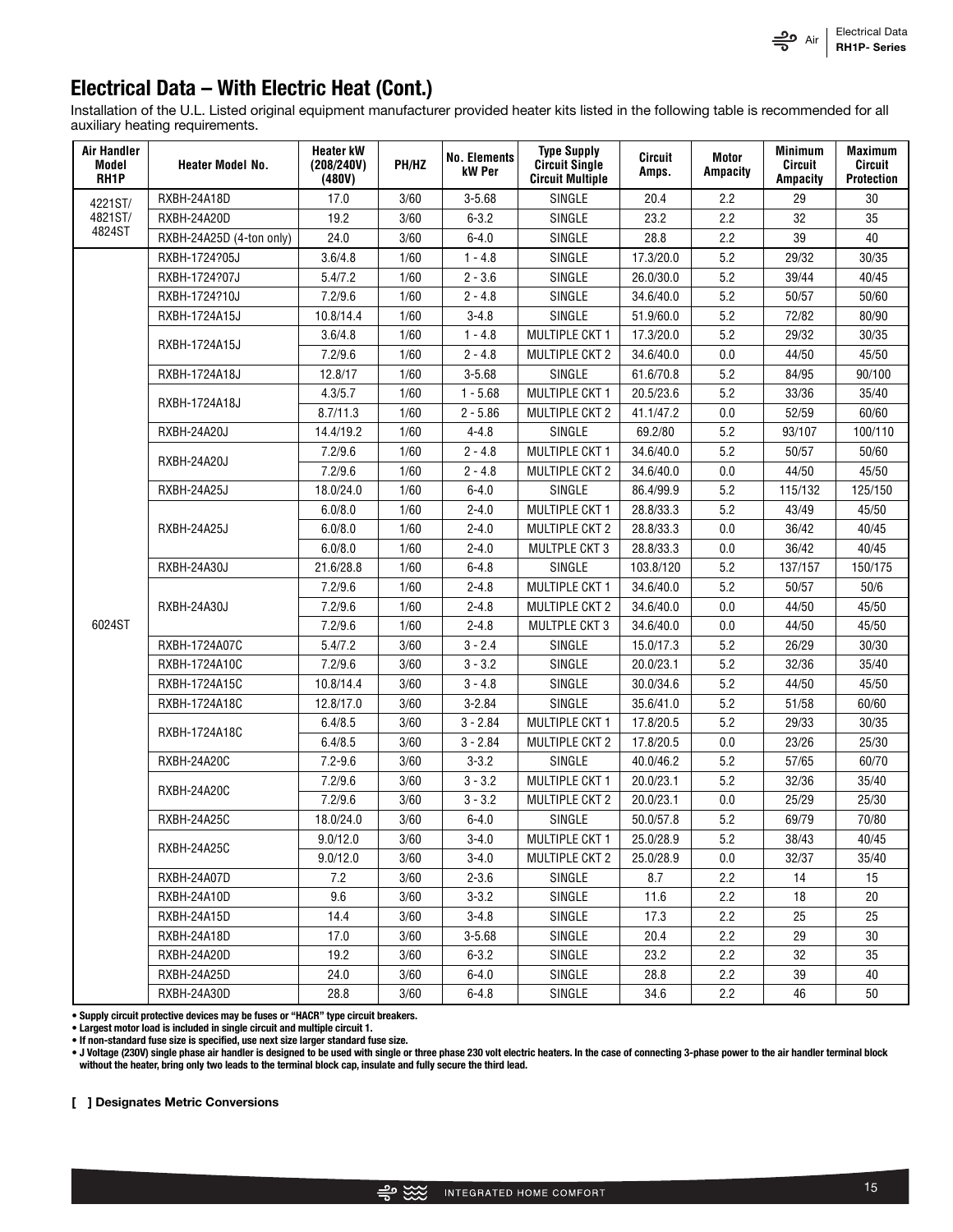

# **Electrical Wiring**

### **Power Wiring**

- Field wiring must comply with the National Electrical Code (C.E.C. in Canada) and any applicable local ordinance.
- Supply wiring must be 75°C minimum copper conductors only.
- See electrical data for product Ampacity rating and Circuit Protector requirement.

## **Accessories**

### • **Combustible Floor Base RXHB-**

| <b>Model Cabinet Size</b> | <b>Combustible Floor</b><br><b>Base Model Number</b> |  |  |
|---------------------------|------------------------------------------------------|--|--|
|                           | RXHB-17                                              |  |  |
| 21                        | <b>RXHB-21</b>                                       |  |  |
| 24                        | RXHR-24                                              |  |  |

- **Jumper Bar Kit 3 Ckt. to 1 Ckt. RXBJ-A31** is used to convert single phase multiple three circuit units to a single supply circuit. Kit includes cover and screw for line side terminals.
- **Jumper Bar Kit 2 Ckt. to 1 Ckt. RXBJ-A21** is used to convert single phase multiple two circuit units to a single supply circuit. Kit includes cover and screw for line side terminals.
- **Note:** No jumper bar kit is available to convert three phase multiple two circuit units to a single supply circuit.

### • **Auxiliary Horizontal Overflow Pan Accessory RXBM-**

| <b>Nominal Cooling</b><br><b>Capacity-Tons</b> | <b>Auxiliary Horizontal Overflow Pan</b><br><b>Accessory Model Number</b> |
|------------------------------------------------|---------------------------------------------------------------------------|
| $11/2 - 3$                                     | RXBM-AC48                                                                 |
| $31/2 - 5$                                     | RXBM-AC61                                                                 |

### • **External Filter Rack RXHF-B17, B21, B24**

| <b>Model Cabinet Size</b> | Filter Size In. [mm] | Part Number*         |       |       |
|---------------------------|----------------------|----------------------|-------|-------|
|                           | 16 x 20 [406 x 508]  | RXHF-R17             | 16.90 | 20.77 |
| 21                        | 20 x 20 [508 x 508]  | RXHF-R <sub>21</sub> | 20.40 | 20.77 |
| 24                        | 25 x 20 [635 x 508]  | RXHF-B24             | 25.00 | 21.04 |

\*Accommodates 1" filter

### **Grounding**

- This product must be sufficiently grounded in accordance with National Electrical Code (C.E.C. in Canada) and any applicable local ordinance.
- A grounding lug is provided.

### • **Auxiliary Electric Heater Kits RXBH-**

Heater Kits include circuit breakers which meet UL and cUL requirements for service disconnect. See the Electric Heat Electrical Data in this specification sheet for specific Heater Kit Model numbers.

### • **Horizontal Adapter Kit RXHH-**

This horizontal adapter kit is used to convert Upflow/Downflow only models to horizontal flow. See the following table to order proper horizontal adapter kit.

| <b>Coil Model</b> | <b>Horizontal Adapter Kit</b> | <b>Horizontal Adapter Kit</b><br>Model Number (Single Qty.)   Model Number (10-Pack Qty.) |  |  |
|-------------------|-------------------------------|-------------------------------------------------------------------------------------------|--|--|
| 2414              | RXHH-A01                      | RXHH-A01 x 10                                                                             |  |  |
| 2417              | RXHH-A02                      | RXHH-A02 x 10                                                                             |  |  |
| 3617/3621         | RXHH-A03                      | RXHH-A03 x 10                                                                             |  |  |
| 3821/4821/4824    | RXHH-A04                      | RXHH-A04 x 10                                                                             |  |  |
| 6024              | RXHH-A05                      | RXHH-A05 x 10                                                                             |  |  |

### • **External Filter Base RXHF-**

| <b>Model Cabinet Size</b> | Filter Size In. [mm]              | Part Number* |       |      |
|---------------------------|-----------------------------------|--------------|-------|------|
|                           | $16 \times 20$ [406 $\times$ 508] | RXHF-17      | 15.70 | 17.5 |
| 21                        | 20 x 20 [508 x 508]               | RXHF-21      | 19.20 | 21.0 |
| 24                        | 25 x 20 [635 x 508]               | RXHF-24      | 22.70 | 25.5 |

\*Accommodates 1" or 2" filter



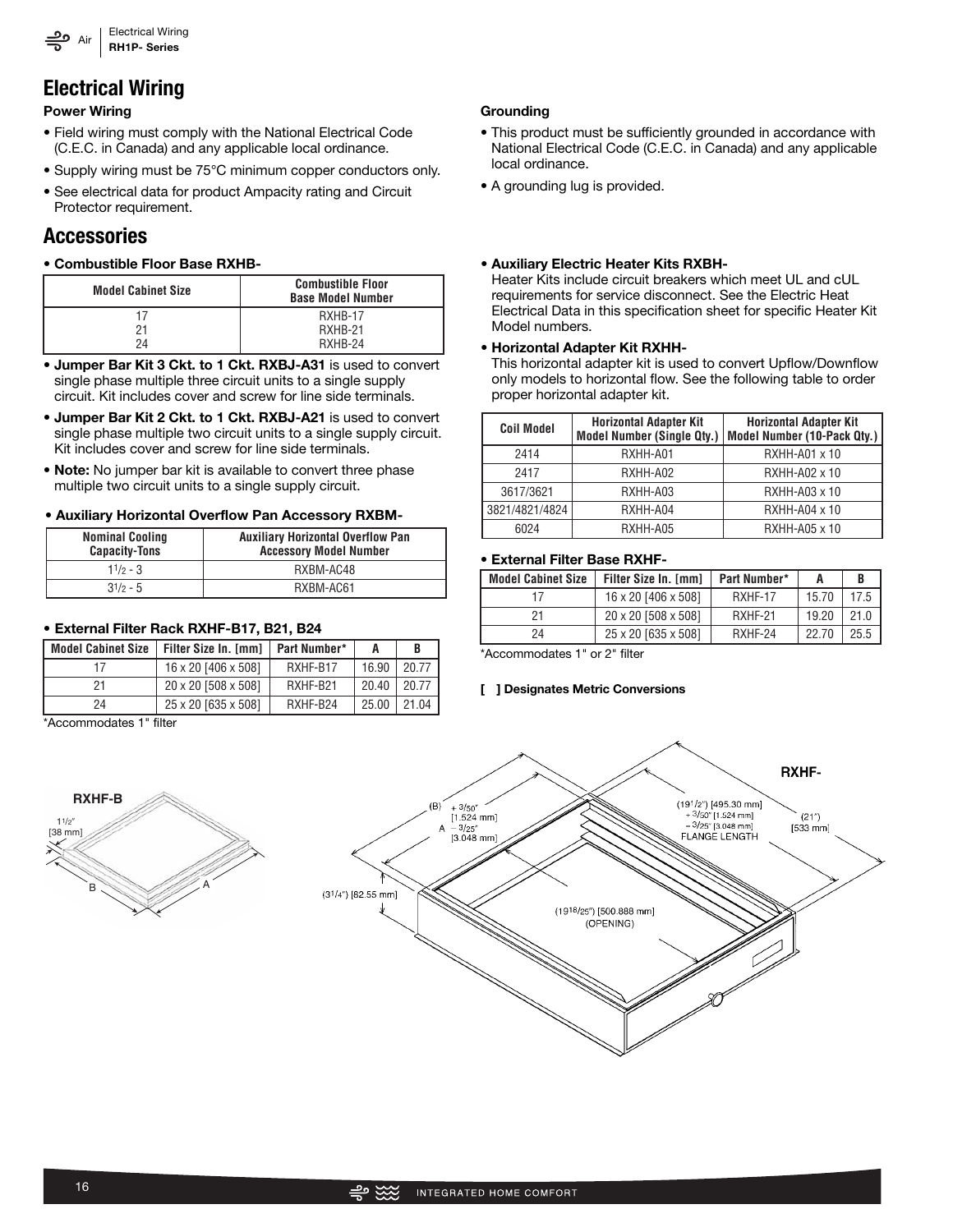

## **GENERAL TERMS OF LIMITED WARRANTY\***

Rheem will furnish a replacement for any part of this product which fails in normal use and service within the applicable periods stated, in accordance with the terms of the limited warranty.

Conditional Parts (Registration Required) ..........Ten (10) Years

\*For complete details of the Limited and Conditional Warranties, including<br>applicable terms and conditions, contact your local contractor or the<br>Manufacturer for a copy of the product warranty certificate.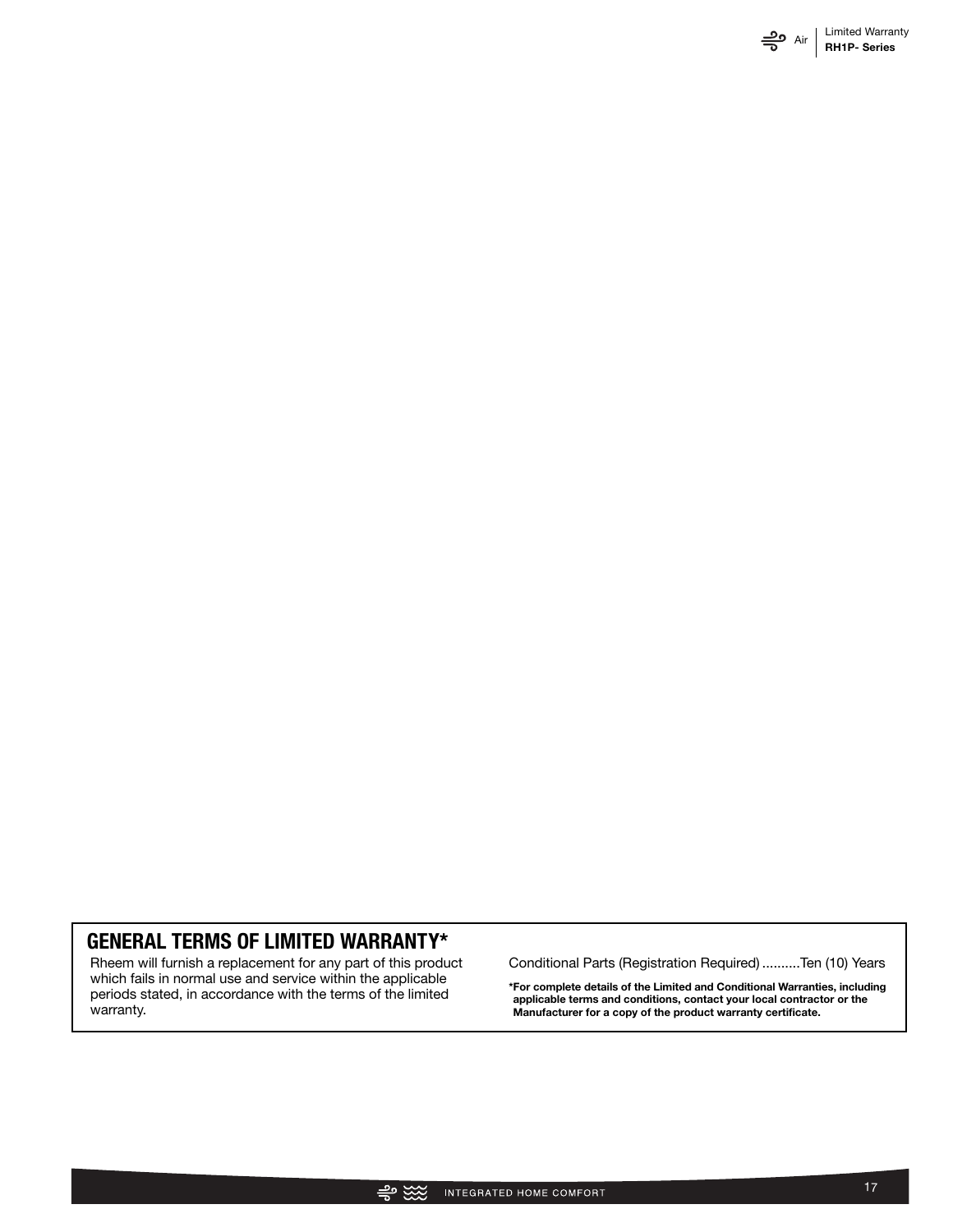Air Notes **RH1P- Series**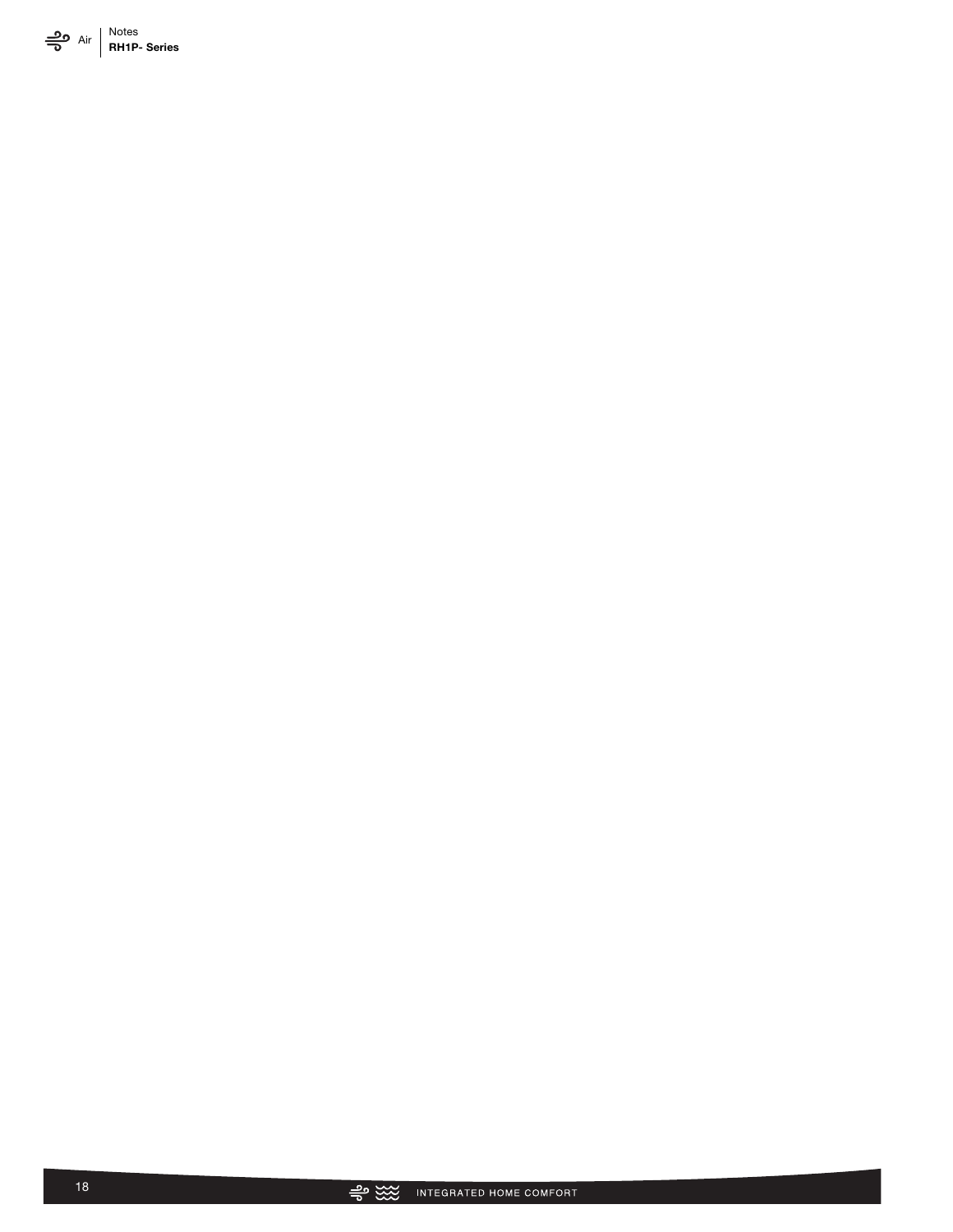